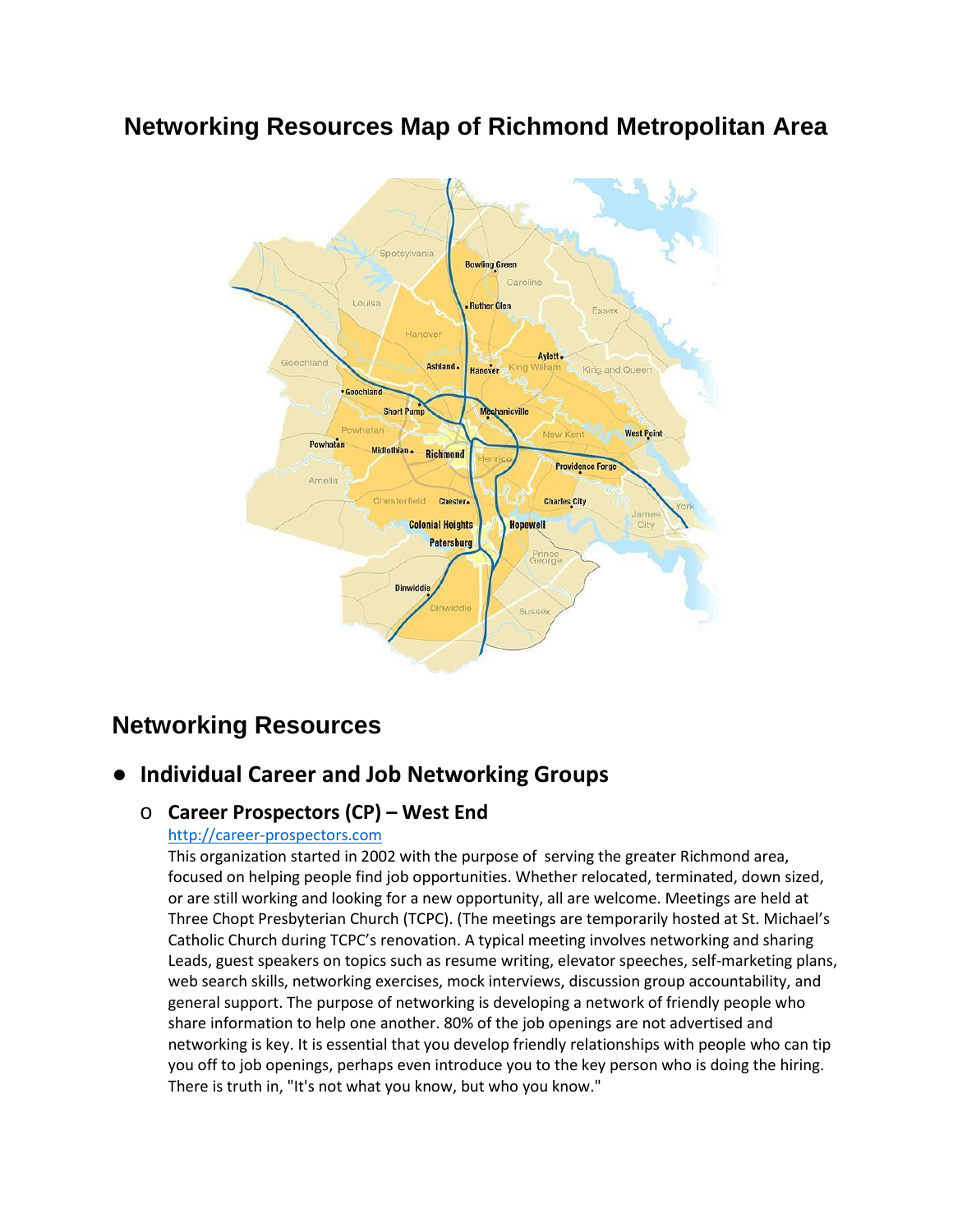### o **Job Assistance Ministry (JAM) – West End**

<https://saint-mikes.org/news/jobs-assistance-ministry>

The vision for this group is to offer all of the services a job seeker would receive at a career transition /outplacement center. They have been able to achieve this goal thanks to many talented volunteers, who include Human Resource leaders, career counselors, recruiters, business owners, and many others. In addition to weekly job search skills workshops, they provide a Job Seeker's Guide, JAM LinkedIn group (1,500 members), resume reviews, one-onone mentoring, career coaching, mock interviews, career counseling, special workshops, and pastoral care/counseling. Everyone in the community is welcome who has a need, with their doors open to all who request services.

# ● **Local Chambers of Commerce Networking Groups**

### o **Amelia County Chamber of Commerce:**

<http://ameliacountychamberofcommerce.org/content/home> The mission of the ACCOC is to advance and promote the economic environment for business, and to advocate responsive government and quality education in the county of Amelia, Virginia.

# o **Caroline County Chamber of Commerce:**

[http://carolinecountychamber.com](http://carolinecountychamber.com/)

# o **Charles City Chamber of Commerce:**

[http://www.charlescitychamber.com](http://www.charlescitychamber.com/)

### o **Chesterfield County Chamber of Commerce:**

### [http://www.chesterfieldchamber.com](http://www.chesterfieldchamber.com/)

Is a champion for the business community, fostering growth and development, transformational relationships, and a thriving environment in Chesterfield County.

## o **Dinwiddie County Chamber of Commerce:**

#### [http://dinwiddiechamber.org](http://dinwiddiechamber.org/)

A grassroots chamber comprised of business, community and government leaders. As a not for profit member organization, The Chamber strives to promote business and community growth. The Dinwiddie Chamber is also dedicated to promoting the welfare of others and nonprofits that do the same.

# o **Goochland County Chamber of Commerce:**

#### [http://goochlandchamber.org](http://goochlandchamber.org/)

The mission is to provide support, leadership and enhancement to the County's existing and potential businesses through education, networking and communications. The Chamber promotes Goochland County by actively supporting its members and supporting the balance between the quality of life and economic growth by being responsive to member concerns and flexible to changing environments.

# o **Greater Richmond Chamber of Commerce:**

#### [http://www.grcc.com](http://www.grcc.com/)

GRCC is building a thriving business community by supporting the success of its members, providing a strong business voice and developing leaders and entrepreneurs. The Chamber, a not-for-profit business memberships association, is the voice of business in the City of Richmond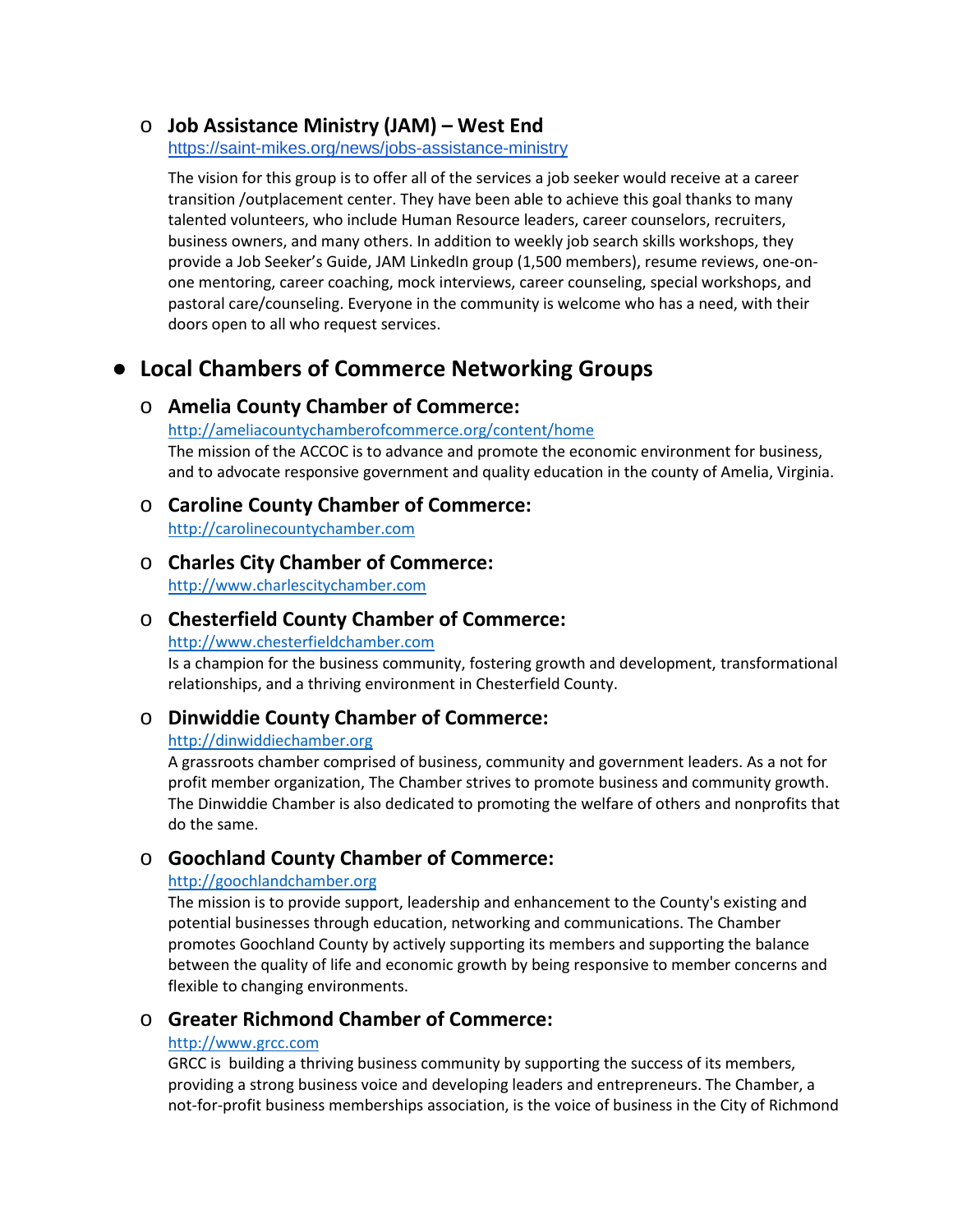and the counties of Charles City, Chesterfield, Goochland, Hanover, Henrico, New Kent and Powhatan, as well as the Town of Ashland. "Meet the Chamber" is an informal way to get to know us better and learn what membership can mean for your business. At Meet the Chamber, you'll learn more about how we can provide value for your business and how to get the most out of your membership. All events occur at the Greater Richmond Chamber. No purchase necessary. No obligation.

### o **Hanover Association of Business and Chamber of Commerce:**

#### [http://www.habcc.com](http://www.habcc.com/)

The Hanover Association of Business and Chamber of Commerce provides leadership within the Hanover County VA business community, to champion economic development while safeguarding business interests and property rights, to promote professional standards and ethics within the business community and to maintain positive relationships among businesses, educators, governments and residents.

# o **Hopewell-Prince George Chamber of Commerce:**

#### [http://www.hpgchamber.org](http://www.hpgchamber.org/)

The Hopewell/Prince George Chamber of Commerce exists to create connections and provide solutions to encourage business growth in our region. The Chamber ensures the vitality of our community through our dynamic member network, offering breadth of knowledge and depth of experience.

Our legacy is in welcoming newcomers; this influx of talent and leadership makes us strong and resilient.

### o **King William County Chamber of Commerce:**

[http://kingwilliamchamber.org](http://kingwilliamchamber.org/) Website does not appear to be updated.

### o **New Kent Chamber of Commerce:**

#### [http://www.newkentchamber.org](http://www.newkentchamber.org/)

Provides a wealth of opportunities to meet business leaders, expand your clientele base, reduce your bottom line and get involved in those issues impacting our business community and quality of life.

### o **Powhatan Chamber of Commerce:**

#### [http://www.powhatanchamber.org](http://www.powhatanchamber.org/)

The Powhatan Chamber of Commerce promotes local products and services while at the same time protecting business interests.

### o **Sussex County Chamber of Commerce:**

[http://www.sussexcountychamber.org](http://www.sussexcountychamber.org/)

## o **Virginia Chamber of Commerce:**

#### [http://www.vachamber.com](http://www.vachamber.com/)

The Virginia Chamber of Commerce (VCC) is the Commonwealth's largest and most influential business advocacy organization. The Chamber works actively in the legislative, regulatory and political arenas as the voice of business to the Governor's Office, General Assembly members, and our federal elected officials. The VCC is the only statewide business organization that represents all types and sizes of businesses on broad-based issues at both the state and federal level. They enjoy a good working relationship with the 130 local chambers throughout the state.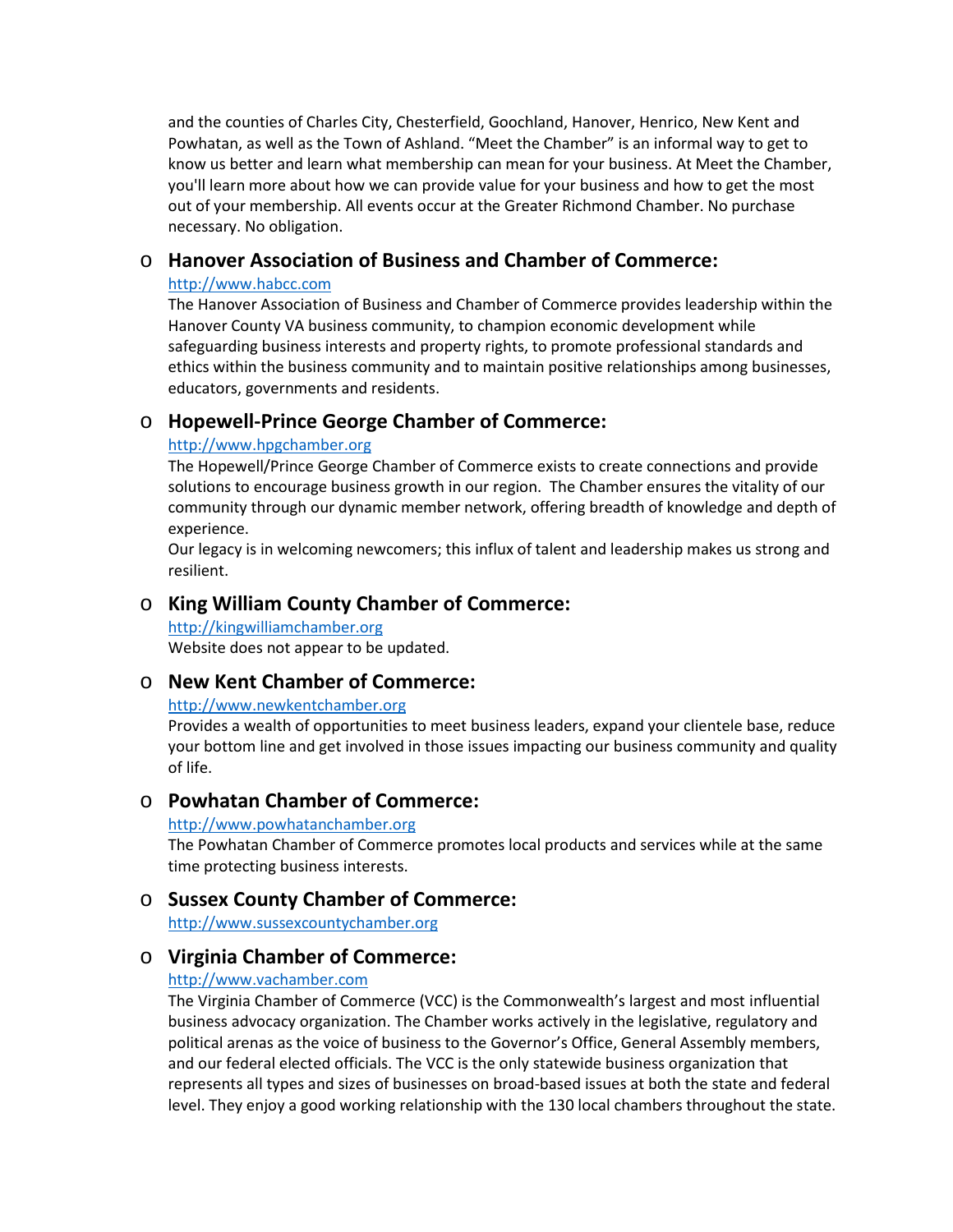## o **Western Chesterfield Business Alliance:**

#### [http://www.wcba.biz](http://www.wcba.biz/)

The mission to bring together business owners, representatives and government officials for the purpose of networking, education and collaboration on issues and activities affecting businesses in the Western Chesterfield area.

# ● **Incorporated Towns**

- o **Greater Richmond Region:** [http://www.grpva.com](http://www.grpva.com/)
- o **Town of Ashland, VA:** [http://www.town.ashland.va.us](http://www.town.ashland.va.us/)
- o **Town of Bowling Green, VA:** [http://www.townofbowlinggreen.com](http://www.townofbowlinggreen.com/)

# ● **General Business Networking Groups**

## o **American Business Women's Association:**

#### [http://www.rivercityexpressnetwork.org](http://www.rivercityexpressnetwork.org/)

River City Express Network was founded in 2001 to provide professional education and networking support to Richmond area business women who need a different kind of organization.

## o **Association for Corporate Growth:**

### <http://www.acg.org/richmond>

ACG Richmond, organized in 1996, provides its members unparalleled opportunities for deal making and professional development through quality networking, programs, and education.

## o **American Culinary Federation (ACF) Virginia Chefs Association:**

#### [http://www.vachefs.org](http://www.vachefs.org/)

The American Culinary Federation apprenticeship training program has been designed to provide future culinarians entering the workplace with comprehensive training in the practical and theoretical aspects of work required in a highly skilled profession.

# o **Carolinas-Virginia Minority Supplier Development Council:**

### [http://www.cvmsdc.org](http://www.cvmsdc.org/)

The Virginia Minority Supplier Development Council (VMSDC) fosters relationships between minority suppliers and their potential clients: Fortune 500 corporations, government agencies and universities. By serving as a conduit between diverse suppliers and the leaders of corporate America, the council offers companies the opportunity to interact with a wider range of potential partners. This inclusive environment supports economic growth, increases employment opportunities and enhances the competitive landscape.

## o **Connect Richmond:**

### [http://www.connectrichmond.org](http://www.connectrichmond.org/)

Connect Richmond provides information, resources and instant access to nonprofits, civic leaders, volunteers and others interested in improving Metro Richmond - the rest is up to you.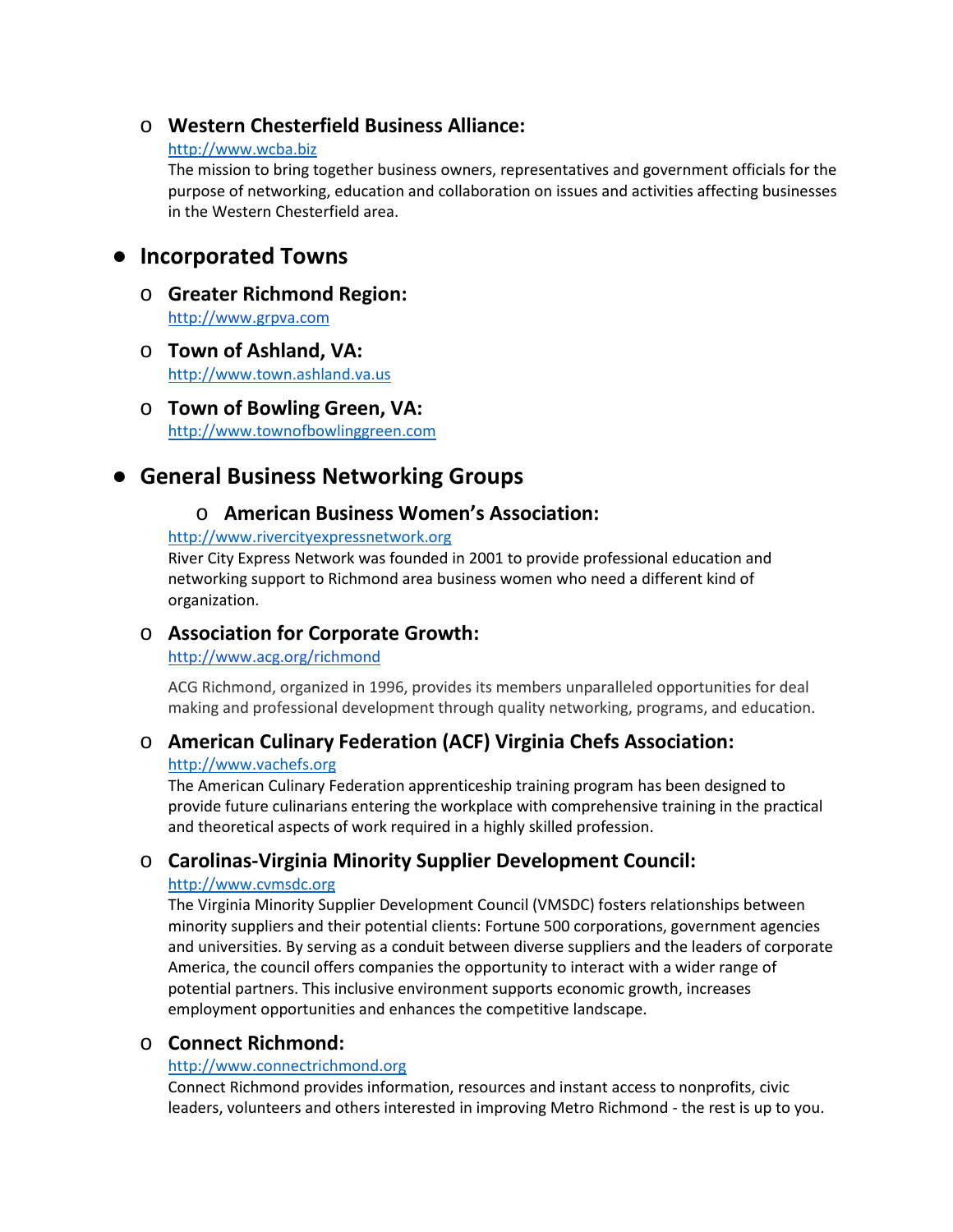## o **Creative Mornings:**

#### <https://creativemornings.com/cities/rva>

Attendees gather in cities around the world to enjoy fresh coffee, friendly people, and an international array of breakfast foods. Volunteer hosts and their team members organize local chapters that not only celebrate a city's creative talent, but also promote an open space to connect with like-minded individuals.

#### o **Encorepreneur:**

#### [http://www.encorepreneur.net](http://www.encorepreneur.net/)

Encorepreneur! is a community whose goal is to help its members make their next business & personal accomplishments as successful, full of purpose and fun as they have been in the past. Encorepreneurs have never been content to go with the flow or to take the easiest path. They are leaders, learners, explorers, creators and builders. Some are approaching the end of their careers & others are just finishing up one "gig" and looking for another.

Today, they are ready for an encore performance. That's why we call them "encorepreneurs."

### o **Executive Women International:**

#### [http://www.ewirichmond.org](http://www.ewirichmond.org/)

Brings together key individuals for the purpose of promoting member firms, enhancing personal and professional development, and encouraging community involvement.

### o **Henrico Business Leaders (HBL):**

#### [http://www.henricobusinessleaders.com](http://www.henricobusinessleaders.com/)

HBL is an organization of community minded individuals gathered to enable networking for the purpose of strengthening and growing business relationships. The desire is to bring Henrico residents, businesses and government closer together as we promote Henrico County's residents, supporting organizations, businesses, schools, both public and private, and maintenance of educational excellence in the county. There are both breakfasts and socials run by HBL.

## o **HYPE - Helping Young Professionals Engage:**

<http://www.grcc.com/view.aspx?page=hype> Goal is to enrich the region by connecting young professionals.

## o **Innsbrook Executives Breakfast Club:**

#### <http://www.innsbrook.com/innsbrook-executives-breakfast-club>

Local executives and business leaders have been meeting at the Innsbrook Executives' Breakfast Club for terrific networking opportunities, great conversations with peers and colleagues, and valuable business tips.

On the third Monday of each month the club features informative guest speakers that discuss the timely topics to keep business leaders in the know. Those in attendance enjoy an appetizing breakfast buffet from some of the top caterers in the area. Adding to the fun are door prizes and free guest passes given away at every meeting.

Members also receive a listing in the Breakfast Club Directory, monthly email reminders, and eligibility for door prizes and the members' only year-end giveaway.

# o **Institute for Supply Management; Carolinas-Virginia: Richmond Metro**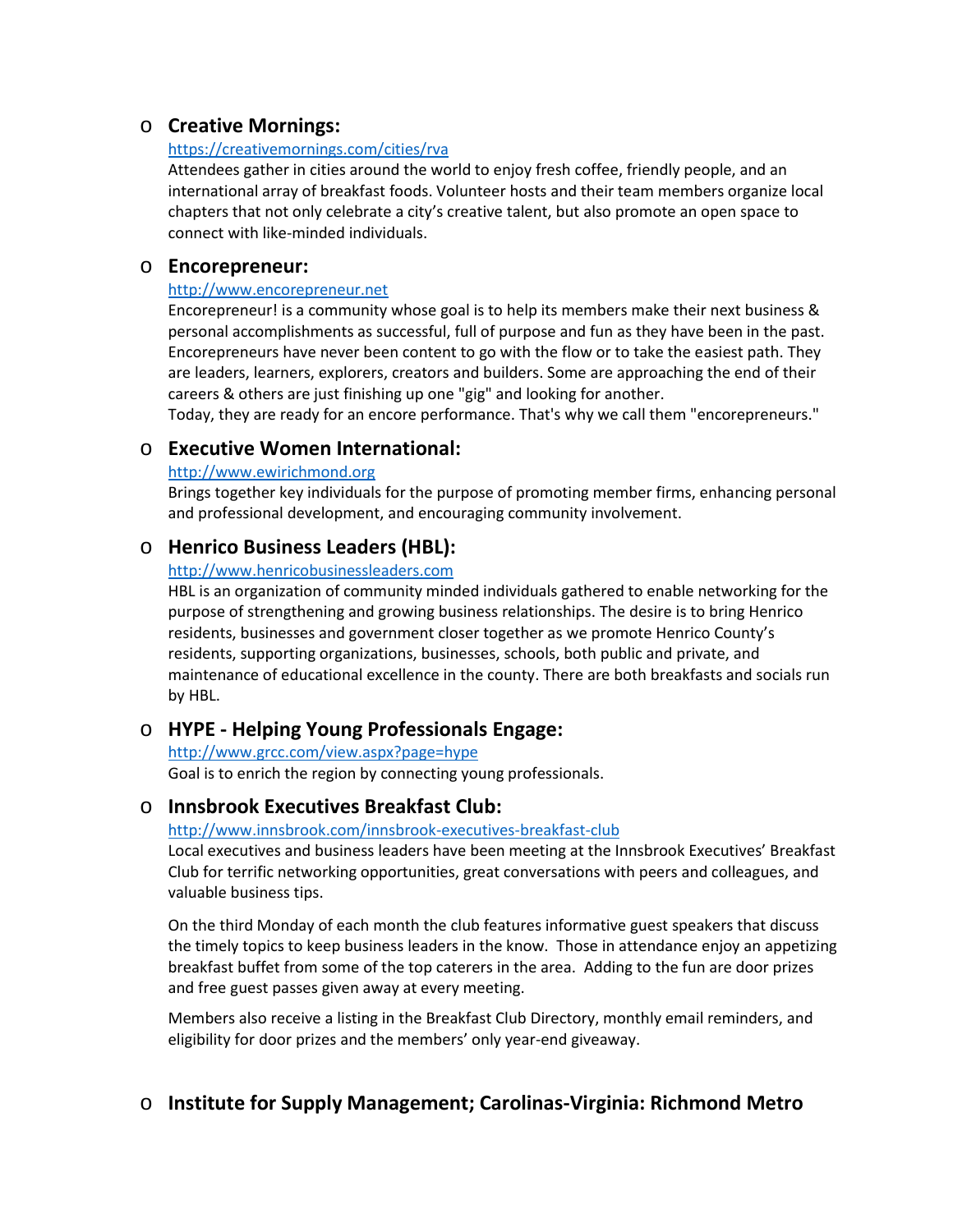# **Chapter (ISM-CV):**

#### [https://richmond.ism-cv.org](https://richmond.ism-cv.org/)

Founded in 1920 as a professional purchasing association, ISM Carolinas-Virginia (ISM-CV) has grown and evolved to become the largest regional supply management and procurement organization in the southeastern United States, committed to the ongoing growth and improvement of the profession and our members. An affiliate of the Institute for Supply Management, ISM-CV offers members ongoing programs and activities designed to enhance their professional development through research, education and communication. Membership includes supply chain and procurement professionals and managers employed in both the private and public sector.

# o **LeanInRVA:**

### <http://leanincircles.org/circle/leaninrva>

This circle is designed to bring woman of all ages in the RVA area together to share, mentor, support, grow, and laugh. The central topic is how to LEAN IN and make the most out of your career, time, energy, etc. It's a place where we can share our issues and struggles and hear what others did in that situation. We believe in development across three areas - professional/career, personal, and community. We align all that we do to one of those areas.

# o **Midlothian Business Alliance (MBA):**

### [http://midlobusiness.com](http://midlobusiness.com/)

Is devoted to creating a strong and vital business community via a forum for the exchange of information. We serve as a forum for the exchange of information and provide opportunities to strengthen relationships, helping make the Midlothian area a better place to live, work, and play.

# o **National Association of Women Business Owners (NAWBO):**

### [http://nawborichmond.org](http://nawborichmond.org/)

Contributes a strong voice and vision for women entrepreneurs and corporate partners in creating business opportunities, strategic alliances and influencing public policy.

# o **National Speakers Association (NSA Virginia):**

### [http://nsavirginia.org](http://nsavirginia.org/)

NSA Virginia is the leading source in Virginia for community, educational, and entrepeneurial business knowledge.

Our group is comprised of professional speakers who are enthusiastic, dynamic and want to elevate our businesses to the next level. Many of our members have achieved recognition at the national level. Our events are open to those who want to connect with experts who speak, train, coach and consult all over the world. If you are a professional speaker or an aspiring professional speaker, NSA Virginia is the place to be.

# o **Network After Work:**

### [https://www.networkafterwork.com](https://www.networkafterwork.com/)

Network After Work is America's premier face-to-face networking organization. The company was founded in 2009 with a handful of recurring networking events in a few select cities and has since expanded to over 85 cities with well over 4 million members. Network After Work avoids the usual grind of networking in conference rooms and trade show lobbies to instead host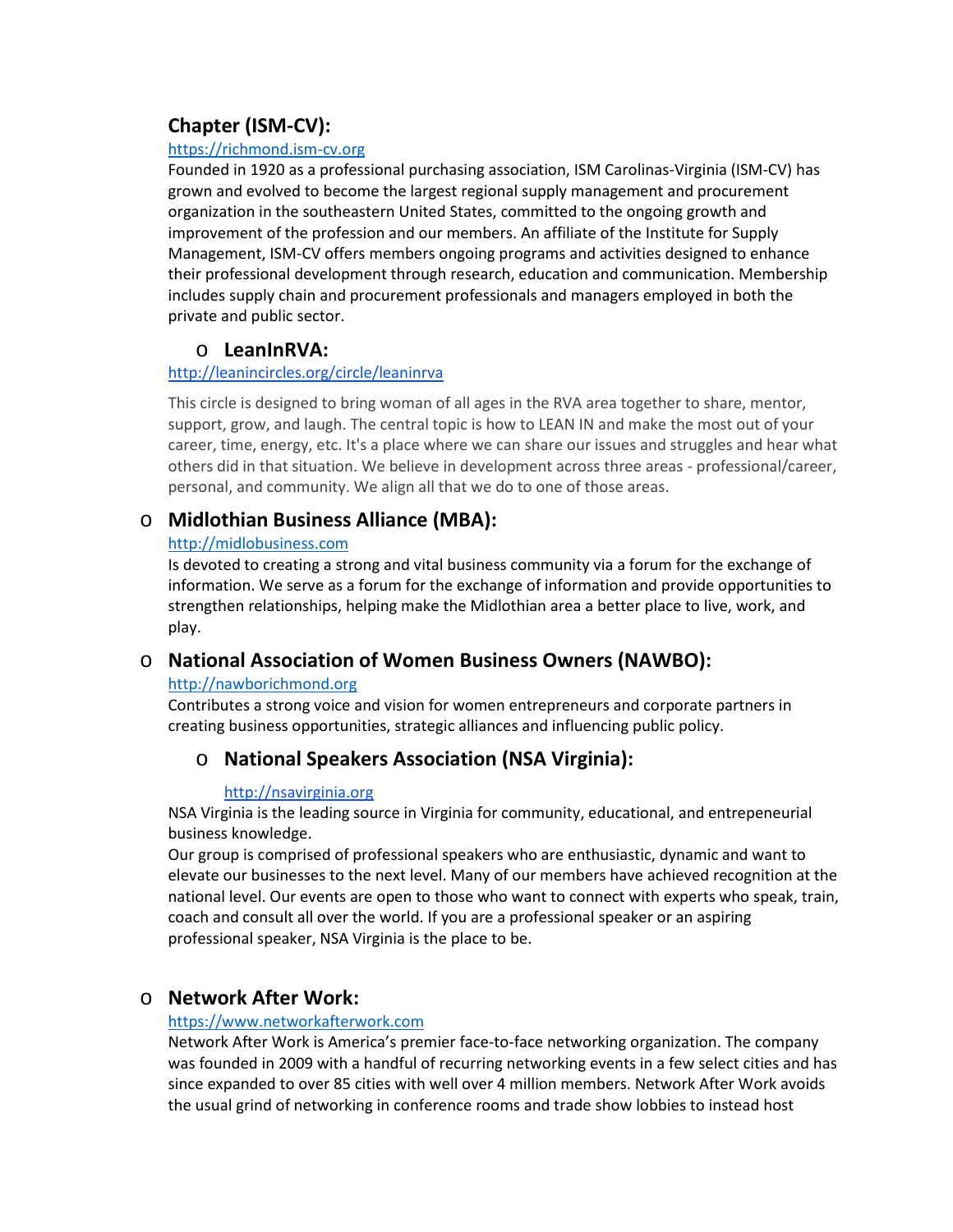exciting monthly, bi-monthly, and special networking events in different cool local venues with a relaxed atmosphere. Business owners, entrepreneurs and career-minded professionals gather over drinks and casual conversations to share resources, contacts, and strategies that help support each other's career and business goals. Network After Work offers a range of memberships, partnership opportunities, events, advice, and even a mobile app that are all designed to help propel members and event attendees to the next level of their professional objectives.

### o **Networking Doctor:**

#### [http://thenetworkdoctorrva.com](http://thenetworkdoctorrva.com/)

Integrating communities through education and business.

### o **OWIT Central Virginia:**

#### [http://www.owit-cva.org](http://www.owit-cva.org/)

Organization of Women in International Trade (OWIT) is united around the globe to foster international trade and the advancement of women and men doing business in international trade by providing networking and educational opportunities. It is a non-profit professional organization. The OWIT International network currently extends across 25 chapters located in Central, North, and South America, Western Europe, Africa, and the Middle East with approximately 3,000 individual members around the world.

## o **PMI Central Virginia Chapter:**

#### [http://www.pmicvc.org](http://www.pmicvc.org/)

The mission of PMI Central Virginia is to serve the professional interests of chapter members by enhancing expertise through project management education and training, supporting PMI certifications, and promoting association with other project management professionals. Members include business, civic, government, and education communities in Central Virginia.

## o **P.R.O. – Professional Referral Organization:**

#### [http://www.vcpro.org](http://www.vcpro.org/)

A professional networking organization dedicated to the enhancement of our members' financial and business success through the exchange of business referrals.

The keywords being "business referrals". The essence of networking is meeting people and letting them know what products and services you provide. The reward is an opportunity for more sales and generating positive word-of-mouth that reaches the ears of potential clients. The organization allows individual in career transition to participate at no additional cost. The group allows a spot for individuals who are seeking employment.

## o **Retail Merchants Association (RMA):**

#### [http://www.retailmerchants.com](http://www.retailmerchants.com/)

Enhances the image and profitability of member companies through advocacy, information and networking opportunities.

## o **Richmond Ad Club:**

#### [http://www.richmondadclub.com](http://www.richmondadclub.com/)

A dynamic organization of advertising professionals serving the Richmond, Virginia advertising community since 1960. The Ad Club is dedicated to the betterment of the advertising industry in our area and throughout the Southeast. Their mission: "To unite our ad community through service endeavors, education and the celebration of creativity.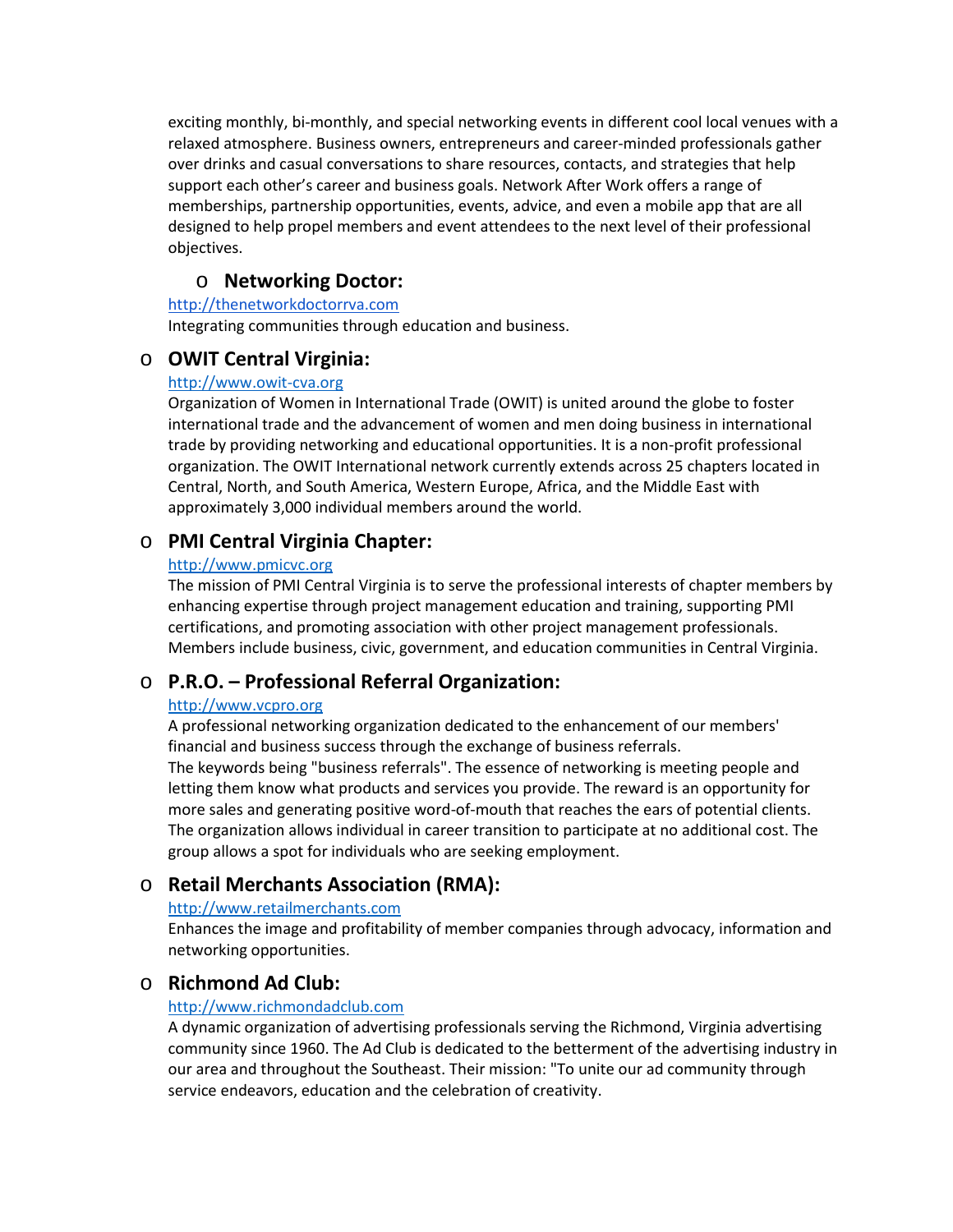# o **Successful Women for Advancement & Networking:**

### [SWAN](https://www.facebook.com/search/top/?q=swan%20-%20successful%20women%20for%20advancement%20%26%20networking)

Women business owners who join forces for advancement and networking.

### o **Synapse:**

#### [http://www.synapsehubs.com](http://www.synapsehubs.com/)

Our Synapse mission is to help businesses and nonprofits in communities across the U.S. connect with one another to foster greater economic and community development. Our value proposition is created by the synergy of the right people connecting and collaborating. Our Hub members are a totally diverse group committed to their own success and the success of everyone else in the Synapse group.

Our entire approach is to get the right people in the room. That way, we create more mutually beneficial business relationships.

## o **Two Twelve Referral Network:**

#### [http://twotwelvereferrals.com](http://twotwelvereferrals.com/)

The concept of TwoTwelve Referral Network is based off the boiling point of water. At 211 degrees, all you really have is really hot water.

At 212 degrees, you now have steam that can move locomotives, drive industry and generate power for so many things.

At TwoTwelve Referral Network, we create powerful tools and processes; training and systems; as well as technology and resources to help you get the most out of your referral network.

# o **Venture Forum Richmond, Virginia (Venture RVA):**

#### [http://www.richmondventureforum.com](http://www.richmondventureforum.com/)

Learn about starting a successful business, keep up to date on emerging businesses in Richmond, and meet some of Richmond's visionary entrepreneurs and capital providers. Luncheons are a midday meeting series that attracts more than 125 leading entrepreneurs, capital sources and business professionals from around the region for a comprehensive program that includes networking, and an educational panel discussion.

## o **Virginia Hospitality and Travel Association:**

#### [http://www.vhta.org](http://www.vhta.org/)

The unified voice for the restaurant, lodging, travel and hospitality suppliers associations. The Association creates value for members by promoting the legislative interests of the industry, providing cooperative marketing, educational opportunities and protecting free enterprise.

## o **What's Happening in My Backyard, WHIMBY:**

### [http://whimby.camp7.org](http://whimby.camp7.org/)

Is a business-to-business networking group with members who work throughout the Greater Richmond Virginia area. The focus is on promoting the development of professional relationships via a once monthly meeting generally on the third Thursday of the month at the Westwood Club. Visitation is by invitation only; ask a current member to be invited to a meeting.

# ● **Other Lists of Richmond Networking Groups:**

<http://www.grpva.com/doing-business/associations>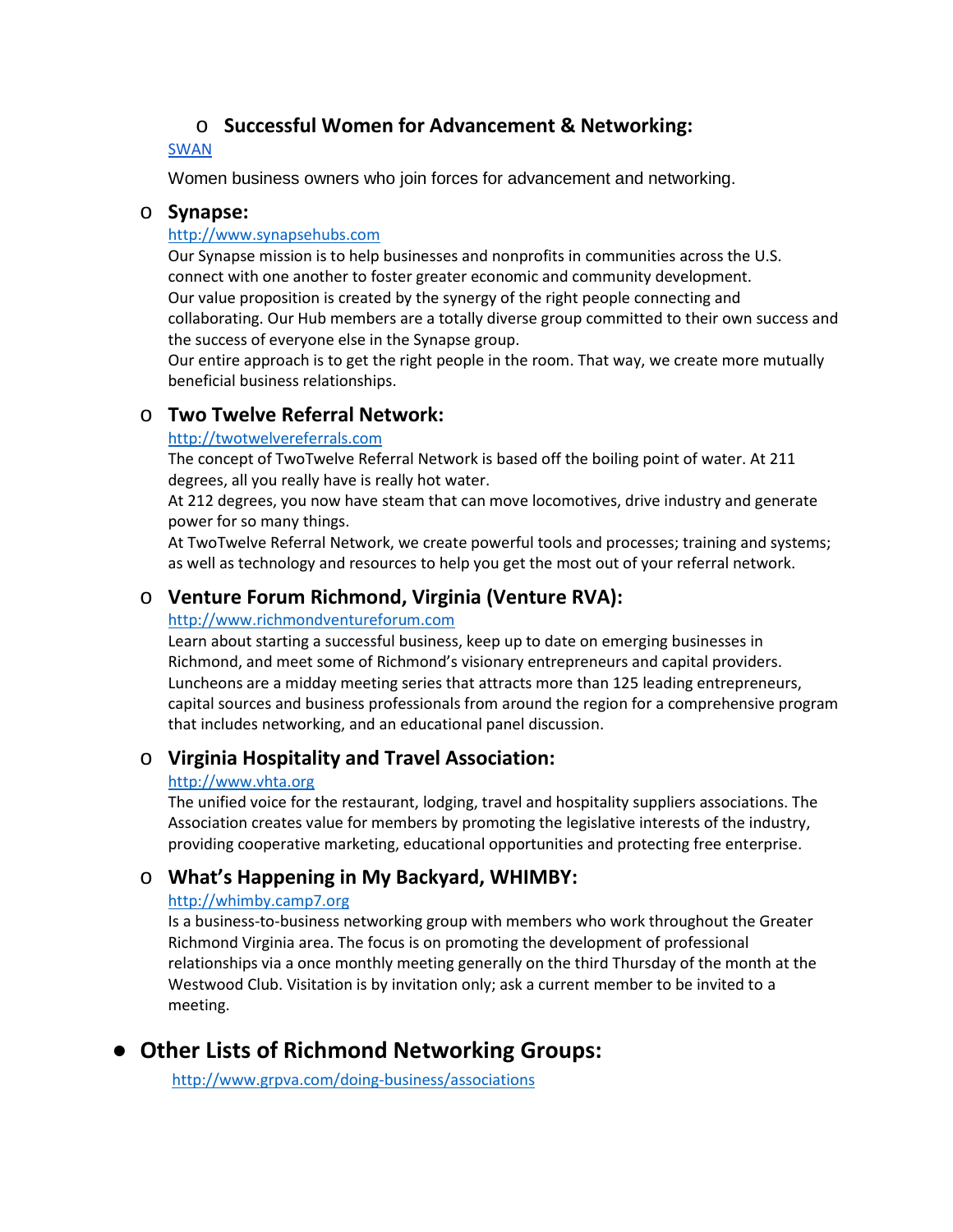# ● **Specific Networking Groups**

## o **Accounting**

### o **American Society of Women Accountants:**

[http://www.aswarichmond.org](http://www.aswarichmond.org/)

The mission is "to enable women in all accounting and related fields to achieve their full personal, professional and economic potential and to contribute to the future development of their profession.

# o **Virginia Society of Public Accountants - Richmond Chapter:**

#### [http://www.richmondcpas.org](http://www.richmondcpas.org/)

Enhances success of members by providing timely, relevant continuing professional education and networking opportunities.

# o **Architecture and Home Building**

# o **James River Green Building Council:**

### [http://www.jrgbc.org](http://www.jrgbc.org/)

The James River Green Building Council (JRGBC) is Virginia's nonprofit advocate for and resources on green buildings, and its membership is composed of leaders from every sector of Virginia's building industry working to promote buildings that are environmentally responsible, profitable, and healthy places to live and work. JRGBC's primary work includes providing educational events for green-building professionals, supplying networking opportunities for green-building professionals to engage with one another, and encouraging innovation and community development by hosting events like an annual sustainable design competition.

# o **Home Building Association of Richmond (HBA):**

### [http://www.hbar.org](http://www.hbar.org/)

HBA, a non-profit trade assoc., that champions housing and community and is affiliated with the Home Building Association of Virginia and the National Association of Home Builders.

# o **The Virginia Society of the American Institutes of Architects (AIA Virginia):**

#### [http://www.aiava.org](http://www.aiava.org/)

VIAI Is the voice of the architecture profession in Richmond and the Commonwealth, dedicated to serving its members, advancing their value, and improving the quality of the built environment.

# o **The Virginia Center for Architecture (VCA):**

### http:[//www.architectureva.org](http://www.architectureva.org/)

VCA Is dedicated to developing the understanding of architecture and design and their influence on our lives, our communities, and our world.

## o **Architectural Exchange East:**

### [http://archex.net an](http://archex.net/)[d http://archex.net/program/schedule](http://archex.net/program/schedule/)

The mid-Atlantic's largest annual educational event and expo, ArchEx features more than 60 educational sessions, spectacular behind-the-scenes architectural tours, engaging special events, and cutting-edge vendors. This conference, sponsored by AIA Virginia (above) is held at the Greater Richmond Convention Center in November of each year.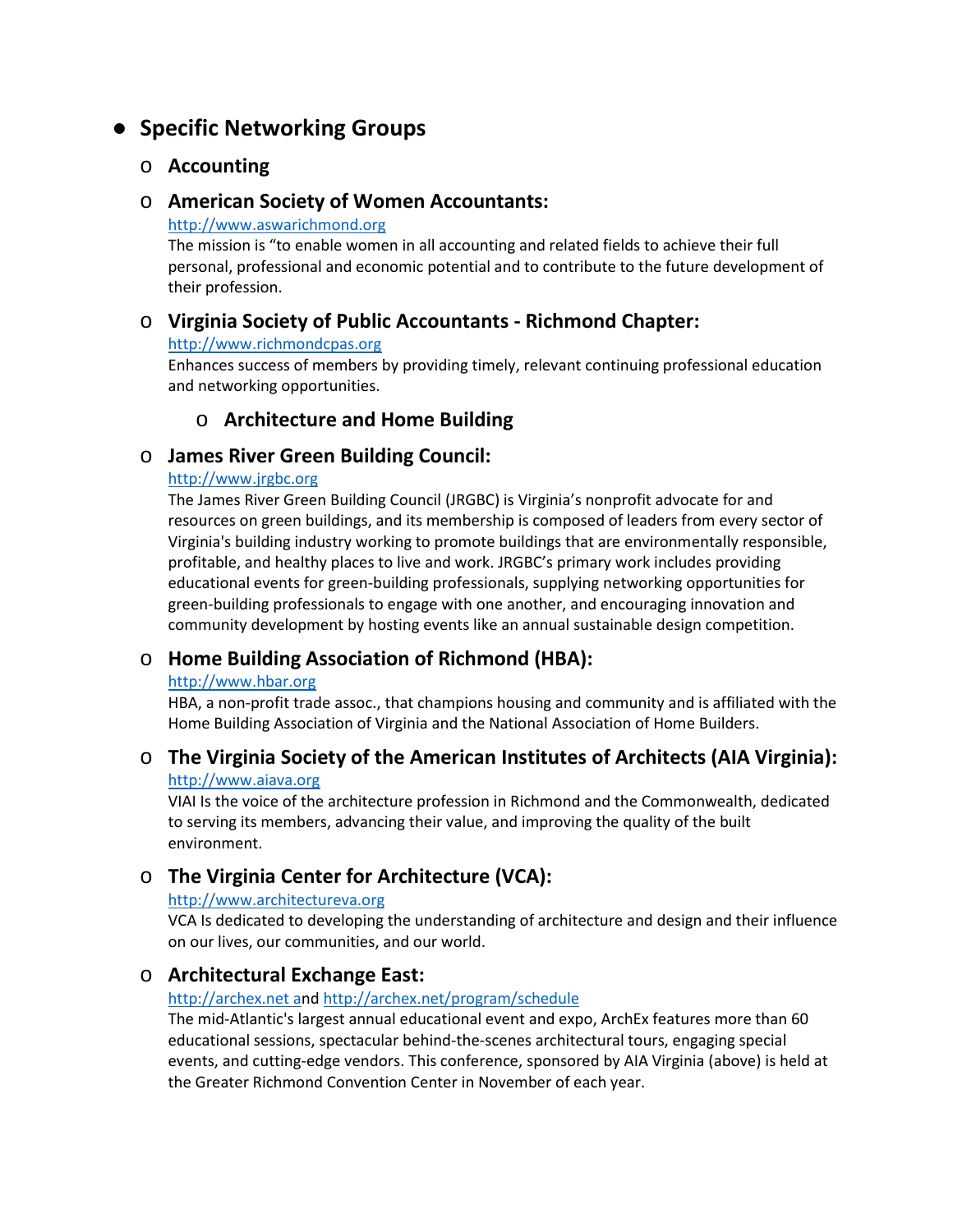# o **Education**

## o **Richmond Education Association (REA):**

#### [http://www.reavea4u.org](http://www.reavea4u.org/)

The Richmond Education Association is the advocacy organization for employees of the Richmond Public School system. We are a focal point for issues related to and regarding public education as a whole.

# o **Virginia Education Association (VEA):**

#### [http://www.veanea.org](http://www.veanea.org/)

The VEA draws upon the collective strength of its 50,000-plus members to make public schools a better place to learn and to work and to advocate for constituents.

### o **Economics, Finance, and Insurance**

### o **Independent Insurance Agents of Virginia (IIVA):**

<http://www.iiaba.net/VA/default?ContentPreference=VA&ActiveT> IIVA is an organization devoted to promoting, enhancing, serving, and assisting independent insurance agents.

## o **Richmond Association of Business Economics (RABE):**

#### [http://www.rabeva.org](http://www.rabeva.org/)

Is a non-profit, non-partisan professional association that provides educational and networking opportunities for individuals interested in economics and its application to public policy. RABE members come from many professions, including business economics, real estate, university education, central banking, state and local government, and financial consulting.

# o **The National Association of Insurance and Financial Advisors- Richmond, VA:**

### <http://www.naifanet.com/richmond>

Protects and promotes the critical role of insurance in a sound financial plan and the essential role provided by our professional agents and advisors.

# o **Virginia Bankers Association (VBA):**

#### [http://www.vabankers.org](http://www.vabankers.org/)

Has served as the organized voice for the Commonwealth's banking industry since 1893 providing solutions to aid in resolving differences, unifying efforts, and accomplishing objectives otherwise not achievable.

# o **Science | Engineering |Environmental | Sustainability**

# o **American Chemical Society (ACS):**

#### [http://virginia.sites.acs.org](http://virginia.sites.acs.org/)

ACS local sections promote public awareness of chemistry by being involved in community outreach programs and working with chemistry students and STEM programs to enhance scientific awareness and communicate the value of chemistry in our society.

# o **American Council of Engineering Companies (ACEC):**

[www.acecva.org](http://www.acecva.org/)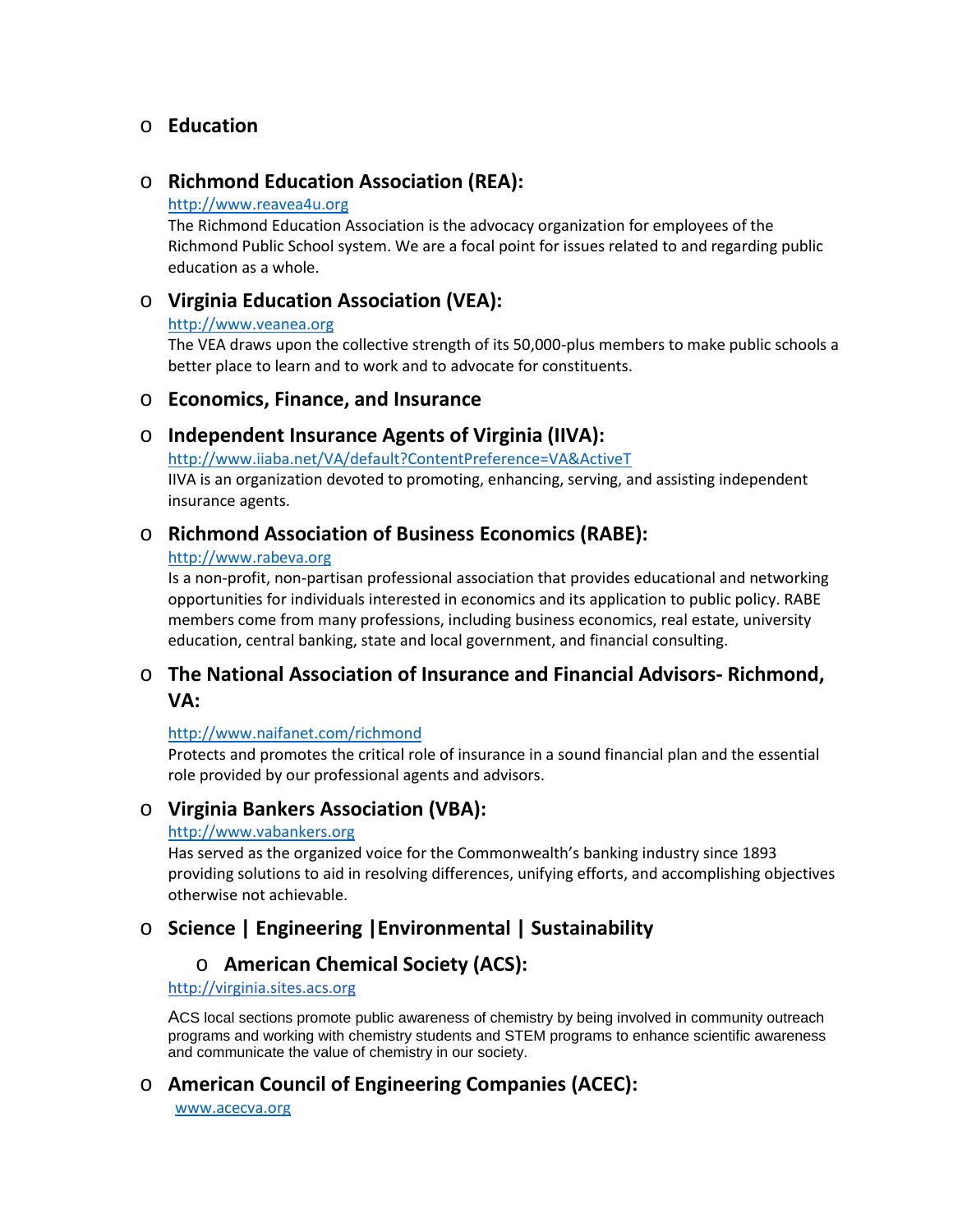ACEC Virginia is the largest engineering firm association in the state and will help you Build Your Business whether you are a large engineering firm or a one-person shop. We are made up of more than 85 independent engineering firms representing more than 3,000 employees throughout Virginia.

# o **American Institute of Chemical Engineers (AIChE):**

[www.engineering.vcu.edu/twvaaiche](http://www.engineering.vcu.edu/twvaaiche) (May be defunct)

AIChE is the world's leading organization for chemical engineering professionals, with more than 50,000 members from over 100 countries. AIChE has the breadth of resources and expertise you need whether you are in core process industries or emerging areas, such as translational medicine.

# o **American Nuclear Society (ANS):**

#### [local.ans.org/virginia](http://local.ans.org/virginia/)

The Virginia Section of the American Nuclear Society was chartered on September 26th, 1956. Its mission was, and still is, to promote the advancement of nuclear technology and professions in the Virginia and surrounding areas.

# o **American Society of Civil Engineers (ASCE):**

### [www.ascevirginia.org](http://www.ascevirginia.org/)

The American Society of Civil Engineers represents more than 150,000 members of the civil engineering profession in 177 countries. Founded in 1852, ASCE is the nation's oldest engineering society.

ASCE stands at the forefront of a profession that plans, designs, constructs, and operates society's economic and social engine – the built environment – while protecting and restoring the natural environment.

# o **American Society of Highway Engineers (ASHE):**

## [http://olddominion.ashe.pro](http://olddominion.ashe.pro/)

Provides a forum for members and partners of the highway industry to promote a safe, efficient and sustainable highway system through education, innovation and fellowship.

# o **American Society of Heating, Refrigerating and Air-Conditioning Engineers (ASHRAE):**

## [www.richmond.ashraechapters.org](http://www.richmond.ashraechapters.org/)

ASHRAE, founded in 1894, is a global society advancing human well-being through sustainable technology for the built environment. The Society and its members focus on building systems, energy efficiency, indoor air quality, refrigeration and sustainability within the industry. Through research, standards writing, publishing and continuing education, ASHRAE shapes tomorrow's built environment today.

# o **ASM International (ASM Intl):**

## <http://www.asminternational.org/web/eastern-virginia-chapter/home>

ASM International is the world's largest association of metals-centric materials engineers and scientists. The Eastern Virginia Chapter is dedicated to informing, educating, and connecting the materials community to solve problems and stimulate innovation around the world.

# o **American Society of Mechanical Engineers (ASME):**

[https://community.asme.org/central\\_virginia\\_section/m/default.aspx](https://community.asme.org/central_virginia_section/m/default.aspx)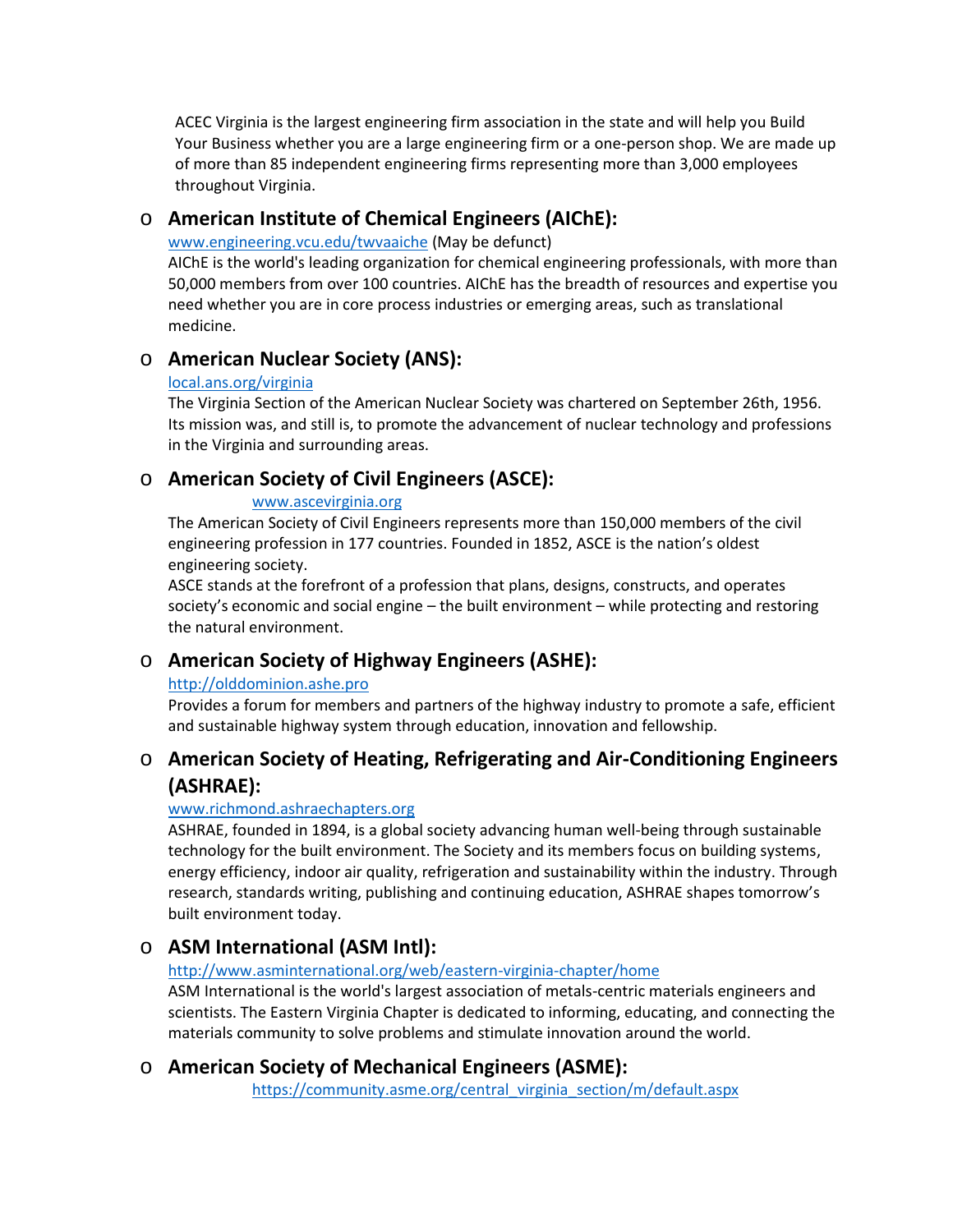ASME helps the global engineering community develop solutions to real world challenges. Founded in 1880 as the American Society of Mechanical Engineers, ASME is a not-for-profit professional organization that enables collaboration, knowledge sharing and skill development across all engineering disciplines, while promoting the vital role of the engineer in society. ASME codes and standards, publications, conferences, continuing education and professional development programs provide a foundation for advancing technical knowledge and a safer world.

# o **American Society for Quality (ASQ):**

#### [asqrichmond.org](http://asqrichmond.org/)

ASQ (American Society for Quality) is a global community of people dedicated to quality who share the ideas and tools that make our world work better. With individual and organizational members around the world, ASQ has the reputation and reach to bring together the diverse quality champions who are transforming the world's corporations, organizations and communities to meet tomorrow's critical challenges.

# o **American Society of Safety Engineers (ASSE):**

#### [colonialva.asse.org](http://colonialva.asse.org/)

Founded in 1911, the American Society of Safety Engineers (ASSE) is the world's oldest professional safety society. ASSE promotes the expertise, leadership and commitment of its members, while providing them with professional development, advocacy and standards development. It also sets the occupational safety, health and environmental community's standards for excellence and ethics.

We meet monthly, usually on the third Monday of the month in the Richmond metropolitan area, to network, learn and share our experience with others. We welcome visitors and guests at any meeting!

# o **Businesses for the Bay (B4B):**

[http://businesses.allianceforthebay.org](http://businesses.allianceforthebay.org/) <https://www.allianceforthebay.org/take-action/volunteer>

The Alliance for the Chesapeake Bay's *Businesses for the Bay* (B4B) program encourages businesses within the Chesapeake Bay watershed to take voluntary and measurable actions to support protection and restoration of the Chesapeake Bay and help the public understand the valuable role of the business community in sustaining the health of the Chesapeake Bay and its watershed.

# o **Biomedical Engineering Society (BMES):**

### <https://vcu.collegiatelink.net/organization/bmesatvcu>

BMES at VCU is dedicated to exposing its members to all aspects of Biomedical Engineering. From practical application to industry connections and innovative speakers, BMES at VCU provides its members with opportunities to succeed in the future.

# o **Construction Specifications Institute (CSI):**

[new.csinet.org/csi\\_services/chapterinfo.aspx?chapcode=086](http://new.csinet.org/csi_services/chapterinfo.aspx?chapcode=086)

The mission of CSI is to advance building information management and education of project teams to improve facility performance.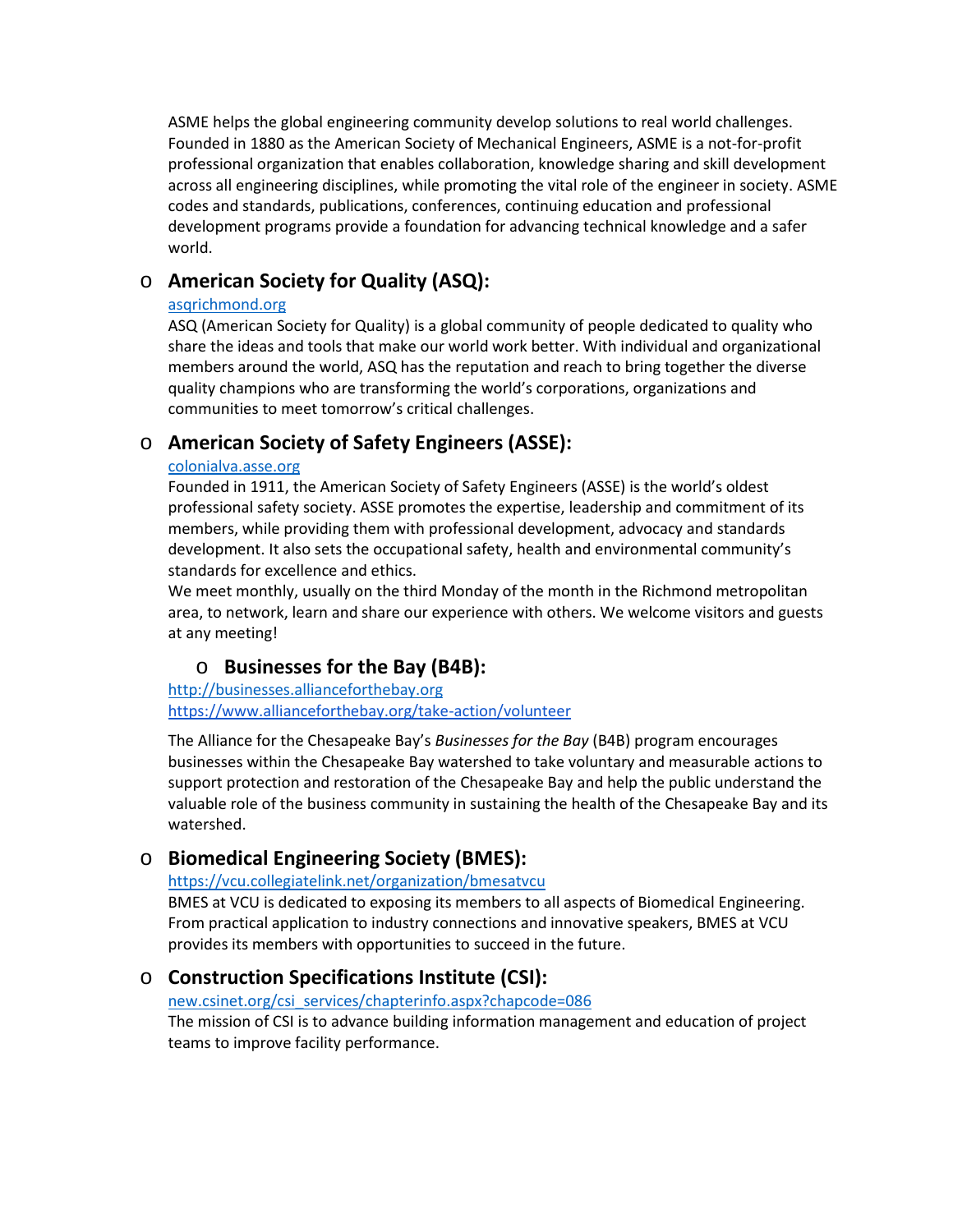# o **Environmental Safety & Health (EHS) Auditing Association:**

#### [http://www.eshaa.org](http://www.eshaa.org/)

A focused network to share information on EHS auditing requirements.

# o **First Chesapeake (Robotics):**

[https://www.firstchesapeake.org](https://www.firstchesapeake.org/)

Volunteer groups as various high schools in the area. Opportunities to help with robotics, fundraising, marketing, and various other roles.

# o **Friends of Bryan Park:**

[http://friendsofbryanpark.org](http://friendsofbryanpark.org/)

501 (c )(3) group that supports Bryan Park. Monthly seminars are held at the Nature Center.

## o **Health Physics Society (HPS):**

#### [hpschapters.org/vahps](http://hpschapters.org/vahps/)

HPS also has a goal of providing information for the public to assist in the understanding of the field of health physics.

# o **Institute of Electrical and Electronics Engineers (IEEE):**

#### [www.ieee.org/richmond](http://www.ieee.org/richmond)

IEEE, the world's largest technical professional organization. dedicated to advancing technology for the benefit of humanity. There are 420,000+ IEEE members in more than 160 countries. IEEE publishes a third of the world's technical literature in electrical engineering, computer science and electronics and is a leading developer of international standards for today's telecommunications, information technology and power generation services.

## o **Institute of Industrial Engineers (IIE):**

### [www.iienet2.org/chapter/chap116/index.html](http://www.iienet2.org/chapter/chap116/index.html)

Industrial and systems engineers make things better in any industry — from automobile manufacturing and aerospace, to healthcare, forestry, finance, leisure, and education. The Institute of Industrial and Systems Engineers, founded in 1948, helps its members improve complex organizations around the world and across industries. Throughout their careers, members turn to IISE for tools and connections that provide an integrated and systemic perspective to business challenges. Solving complex problems is our common objective.

## o **National Association of Corrosion Engineers (NACE):**

### [www.nace.org/cstm/Membership/Chapters/Chapter.aspx?id=580eaf8a-ed23-db11-953d-](http://www.nace.org/cstm/Membership/Chapters/Chapter.aspx?id=580eaf8a-ed23-db11-953d-001438c08dca)[001438c08dca](http://www.nace.org/cstm/Membership/Chapters/Chapter.aspx?id=580eaf8a-ed23-db11-953d-001438c08dca)

NACE International, The Worldwide Corrosion Authority, serves nearly 36,000+ members in 140 countries and is recognized globally as the premier authority for corrosion control solutions. The organization offers technical training and certification programs, conferences, industry standards, reports, publications, technical journals, government relations activities and more. NACE International is headquartered in Houston, Texas, with offices in San Diego, California; Kuala Lumpur, Malaysia; Shanghai, China, Sao Paulo, Brazil and Al-Khobar, Saudi Arabia. It has a mission to protect people, assets and the environment from corrosion.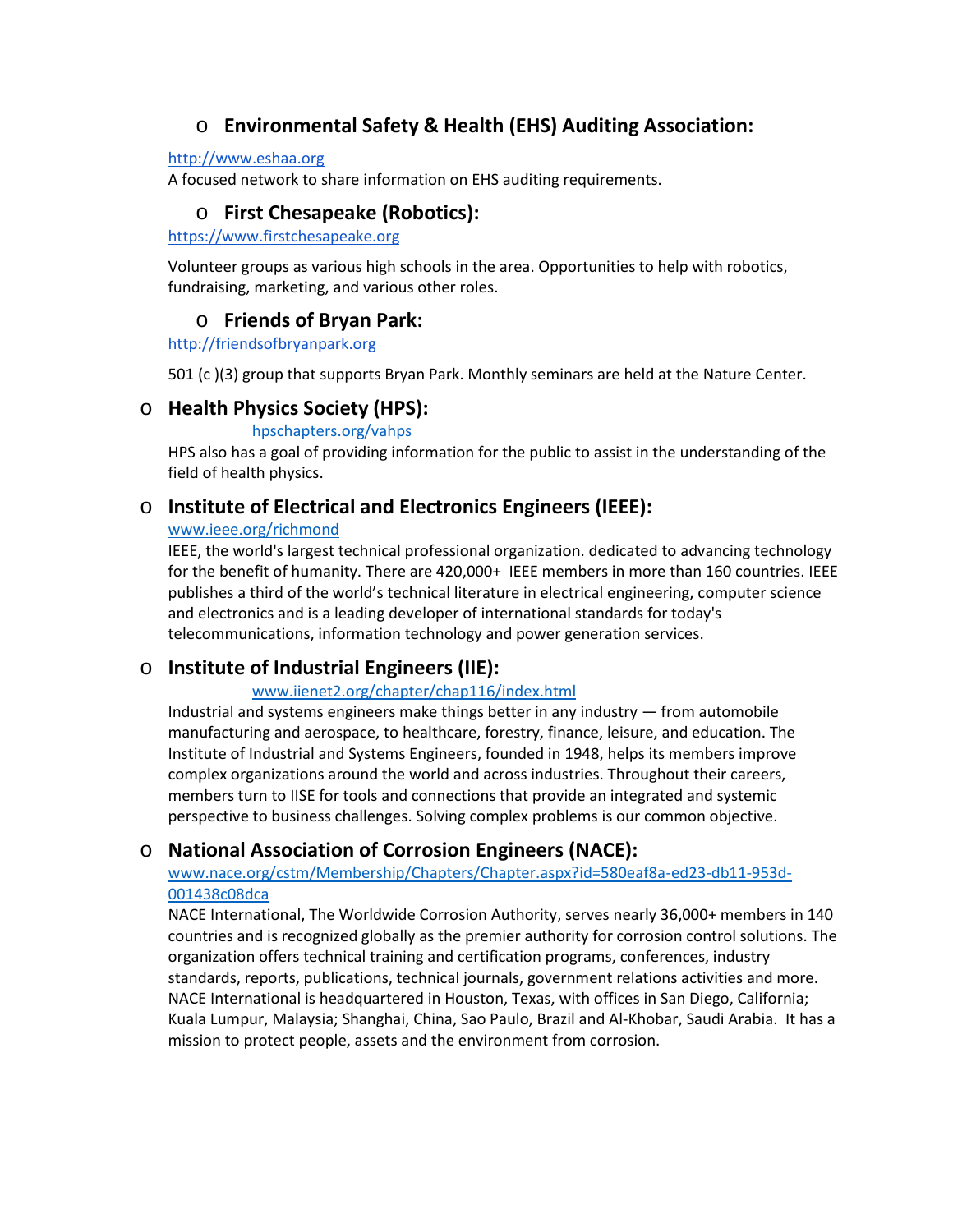## o **Project Management Institute (PMI):**

#### [www.pmicvc.org](http://www.pmicvc.org/)

The mission of PMI Central Virginia is to serve the professional interests of chapter members by enhancing expertise through project management education and training, supporting PMI certifications, and promoting association with other project management professionals. Members include business, civic, government, and education communities in Central VA.

# o **Richmond Area Program of Minorities in Engineering (RAPME):**

#### [www.rapme.org](http://www.rapme.org/)

The Richmond Minorities in Engineering Partnership (RMEP) is a local non-profit organization, which was officially incorporated in July 1978 as Richmond Area Programs for Minorities in Engineering (RAPME) with 10 industry sponsors with a goal to achieve greater diversity in science and engineering. Today, RMEP is managed by a board of STEM professionals from the academic, corporate, and government sectors.

RMEP was formed to establish a mechanism by which minority middle and high school students can be encouraged to consider science and engineering as a profession, thereby assisting in the national effort to alleviate underrepresentation of minorities in all engineering professions. RMEP is an exemplary program of collaborative efforts that bring together two partner institutions: Virginia State University and Virginia Commonwealth University; to offer our signature Summer Engineering Institute.

With the passion, experience, and knowledge, RMEP continues to set strategic directions to maintain a pipeline of minority students across the science and engineering disciplines.

# o **Richmond Development Community (RDC):**

### <https://www.linkedin.com/groups/2886548/profile>

This is a forum for members of the real estate development community in Richmond Virginia, including: developers, investors, lenders, consultants, attorneys, realtors, engineers, architects, contractors, accountants, commercial insurance agents, planners, etc. Membership is intended to be broad based and includes related industry professionals focusing on all aspects real estate from site selection and acquisition to disposition.

# o **Richmond Joint Engineers Council (RJEC):**

[www.rjec.org](http://www.rjec.org/)

[Richmond Joint Engineers Facebook Page](https://www.facebook.com/Richmond-Joint-Engineers-Council-156340724397698/)

The Richmond Joint Engineers' Council is an all-volunteer coalition of engineering, scientific and technical societies in the Richmond / Petersburg Metropolitan Areas of Virginia.

# o **Society of American Military Engineers (SAME):**

## [www.same.org/Central-Virginia](http://www.same.org/Central-Virginia)

The Society of American Military Engineers leads collaborative efforts to identify and resolve national security infrastructure-related challenges. Founded in 1920, SAME unites public and private sector individuals and organizations from across the architecture, engineering, construction, environmental and facility management, cyber security, project planning, contracting and acquisition, and related disciplines in support of national security.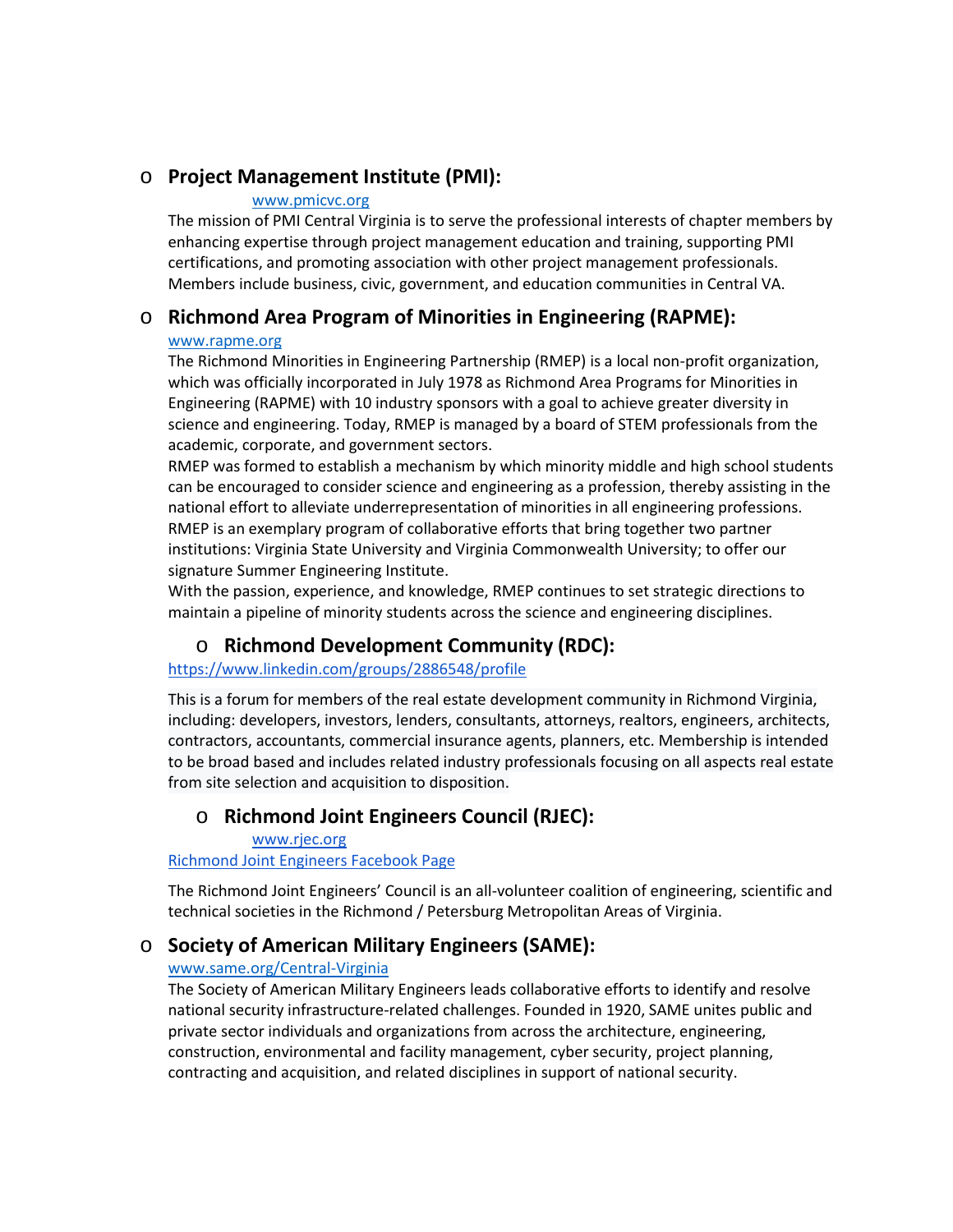## o **Society of Women Engineers (SWE):**

#### [sites.google.com/site/ricsocietyofwomenengineers](https://sites.google.com/site/ricsocietyofwomenengineers/)

SWE is a not-for-profit educational and service organization that helps establish engineering as a highly desirable career aspiration for women. SWE is a great tool to help women succeed, advance toward their goals, and be recognized for life-changing contributions and achievements as engineers and leaders. We stimulate women to achieve full potential in careers as engineers and leaders, expand the image of the engineering profession as a positive force in improving the quality of life, and demonstrate the value of diversity. The Richmond Chapter is made up of multiple engineering disciplines throughout Central Virginia, including, but not limited to the Richmond metropolitan area, Petersburg, and Charlottesville.

### o **Virginia Society of Professional Engineers (VSPE):**

#### [http://www.vspe.org](http://www.vspe.org/)

The National Society of Professional Engineers (NSPE) was established in 1934 to realize a simple but vital goal: create an inclusive, nontechnical organization dedicated to the interests of licensed professional engineers, regardless of practice area, that would protect engineers (and the public) from unqualified practitioners, build public recognition for the profession, and stand against unethical practices and inadequate compensation. The Virginia Society of Professional Engineers (VSPE) was established in 1936 to facilitate that goal on a statewide level. VSPE is the only dedicated professional organization that represents and protects the rights of Professional Engineers before the state licensing board and the Virginia General Assembly. Similar to what the American Medical Association and the state Bar Associations provide for their physician and attorney members.

### o **Virginia Water Environment Association (VWEA):**

#### [www.vwea.org](http://www.vwea.org/)

The Virginia Water Environment Association seeks to preserve and enhance Virginia's water environment, now and for future generations. Founded in 1947, the Virginia Water Environment Association is a non-profit, technical and educational organization focused on producing quality programs for continuing education and training for our members, the technical community and the general public. VWEA is a member association of the Water Environment Federation (WEF) and collaborates with many other industry organizations, such as WEF and the Virginia Section of the American Water Works Association.

### o **Women's Transportation Seminar (WTS):**

#### [http://www.wtsinternational.org/centralvirginia](http://www.wtsinternational.org/centralvirginia/)

Founded in 1977, WTS is an international organization dedicated to building the future of transportation through the global advancement of women. Boasting more than 5,000 members- -both women and men--WTS is helping women find opportunity and recognition in the transportation industry. Through its professional activities, networking opportunities, and unparalleled access to industry and government leaders, WTS is turning the glass ceiling into a career portal.

WTS stands for Women's Transportation Seminar, which was how it was named when founded in 1977 when women couldn't get subsidized for association memberships unless they were educational. But times have changed, and now joining an association is an opportunity women and men can take advantage of to work together and benefit each other in their careers.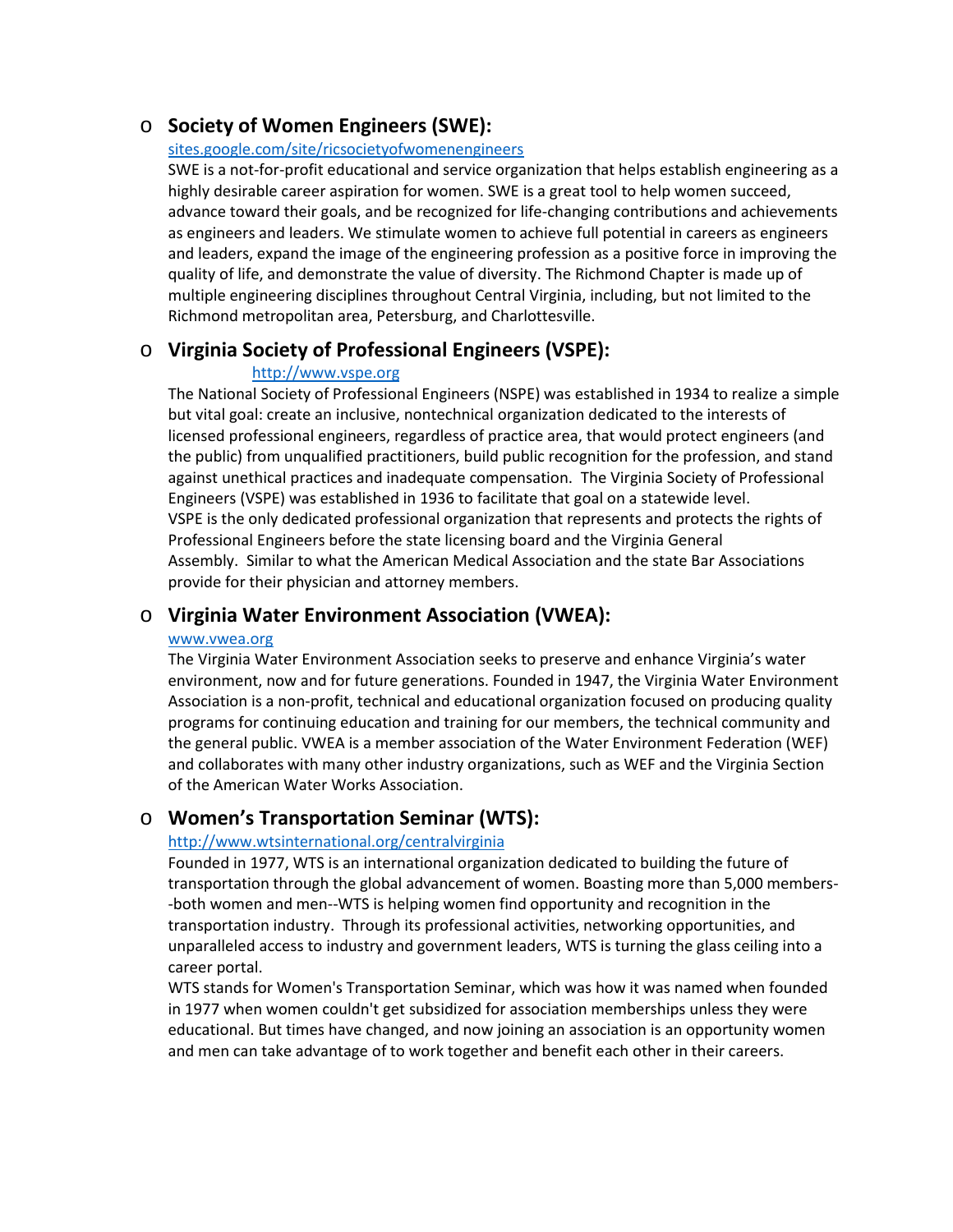# o **Food and Beverage**

## o **ACF Virginia Chefs Association:**

#### [http://www.vachefs.org](http://www.vachefs.org/)

This apprenticeship training program has been designed to provide future culinarians entering the workplace with comprehensive training in the practical and theoretical aspects of work required in a highly skilled profession.

## o **Bottle Society-Virginia:**

### <http://www.bottlesociety.com/states/VA>

Provides information about the craft spirits industry across the United States. The website allows visitors to filter distilleries by state and view information such as recent news and locations of existing distilleries.

# o **Virginia Beer Trail:**

### [http://www.vabeertrail.net](http://www.vabeertrail.net/)

Tracks Virginia's craft and micro-breweries. It provides information on recent beer-related news, a list of breweries, stores and outlets and is member based.

# o **Virginia Craft Brewers Guild:**

### <http://virginiacraftbrewers.org/default.aspx>

Organizes craft brewers for purposes of economic development, business development, supply chain management, tourism and government affairs. Membership is extended to craft brewers, and associate memberships are extended to businesses and organizations that provide support services or products to the industry (e.g., equipment manufacturers, agricultural interests, economic development, etc.).

# o **Virginia Vineyards Association:**

### [http://www.virginiavineyardsassociation.com](http://www.virginiavineyardsassociation.com/)

Begun in 1979 as a joint effort among Virginia viticulturists, wineries and Virginia Polytechnic Institute and State University. The association promotes discussion of mutual interests in various aspects of the Virginia wine industry for all levels of wine enthusiasts.

## o **Virginia Wine:**

### [http://www.virginiawine.org](http://www.virginiawine.org/)

Provides information about wineries, wine events, and the wine industry across Virginia. It is the most comprehensive guide to the state's expansive wine industry. The site also provides support for the burgeoning cider industry across the state.

## o **Health and Life Sciences**

# o **Healthcare Supplier Diversity Alliance:**

### [http://www.hsdafordiversity.org](http://www.hsdafordiversity.org/)

Leads healthcare supplier diversity by building awareness through education and creating pathways to potential opportunities for historically underutilized businesses and all healthcare supply chain stakeholders.

# o **Virginia Association for Health Care Resource and Materials Management (AHRMM):**

[https://www.vahrmm.net/Home\\_Page.html](https://www.vahrmm.net/Home_Page.html)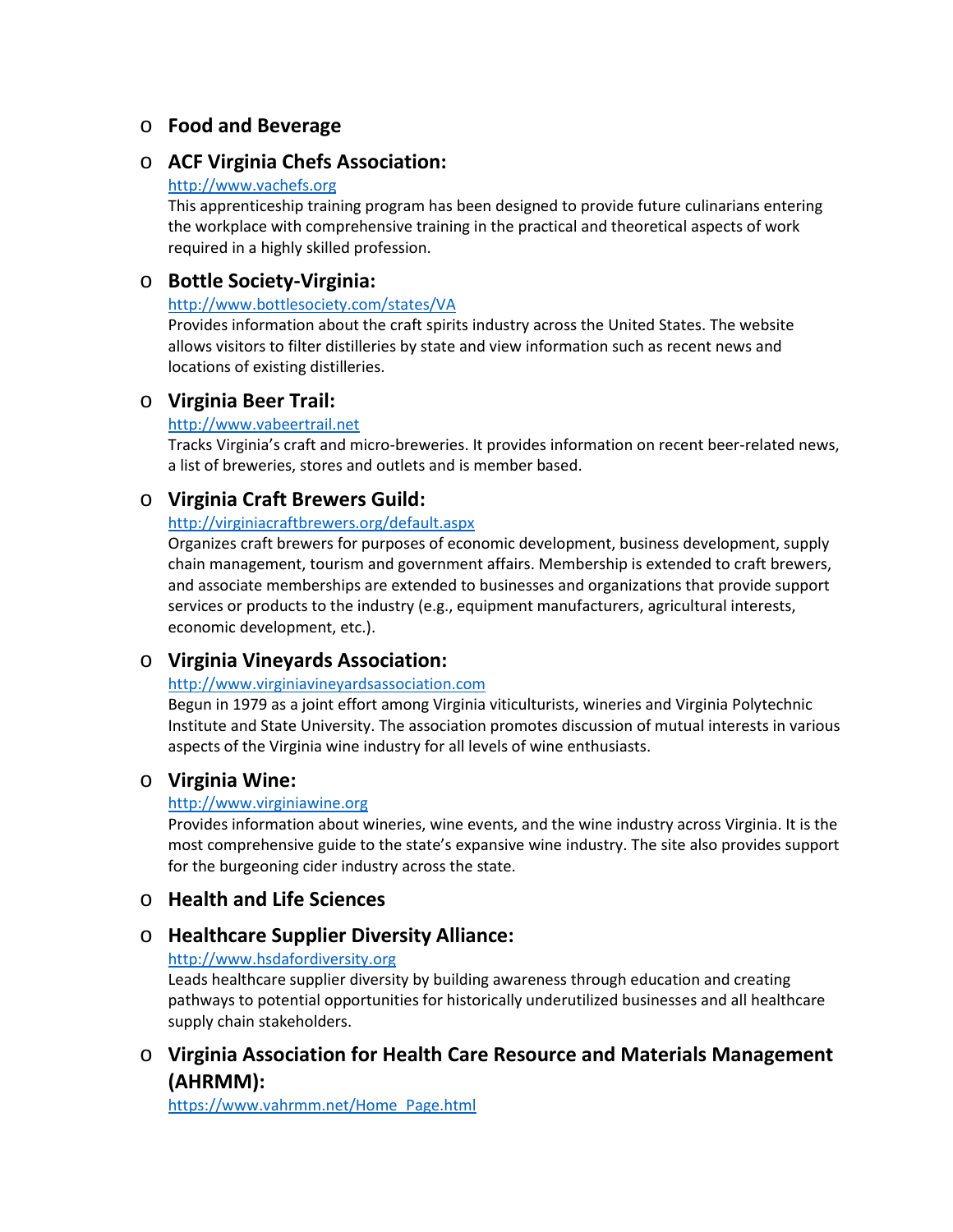The premier membership group for healthcare supply chain professionals. It strives to provide the education, information, and resources necessary for its members to remain at the top of their field. With approximately 4,000 members worldwide, it offers numerous opportunities for professionals to reach their highest potential and network with the best.

## o **Virginia Biosciences Health Research Corporation (VBHRC):**

#### [http://www.vbhrc.com](http://www.vbhrc.com/)

Mission is to foster collaborative scientific research innovation and public/private partnerships. It draws upon the collective and institutional life science strengths of five of Virginia's top research universities. Research and collaboration from private sector corporations, foundations and federal sources centers in three focus areas: bioinformatics and medical informatics, point of care diagnostics, and drug discovery and delivery. For more information contact the Virginia Economic Development Partnership a[t http://www.yesvirginia.org](http://www.yesvirginia.org/)

# o **Virginia Biotechnology Association (VABIO):**

#### [http://www.vabio.org](http://www.vabio.org/)

The premier statewide non-profit trade association representing the life sciences industry in the Commonwealth of Virginia. Nearly 200 member organizations have joined forces to make VABIO an effective advocate for the biopharmaceutical and device industries before federal, state and local policy-makers. VABIO is the official state affiliate of the Biotechnology Industry Organization (BIO), in Washington, D.C. Numerous networking and business match-making events for member organizations, the Association also provides discount programs and exclusive incentives to help members reduce costs and meet the expert connections they need to thrive.

# o **Virginia Hospital and Healthcare Association (VHHA):**

#### [http://www.vhha.com](http://www.vhha.com/)

VHHA has 35 member health systems and hospitals, representing 110 community, psychiatric, rehabilitation and specialty hospitals throughout Virginia. Their mission is to improve the health status of the communities they serve. VHHA's activities focus on four areas: representation and advocacy, education, communication and health care data.

## o **Information Technology**

## o **Agile Richmond:**

### [http://agilerichmond.org](http://agilerichmond.org/)

Agile Richmond is a professional non-profit organization of people in the Richmond, Virginia area committed to Agile and Lean practices. Agile Richmond is a vibrant, well-run organization promoting the opportunity for its members and guests to share knowledge, excitement and learning about Lean and Agile in both theory and practice.

# o **Association of Information Technology Professionals (AITP) – Richmond:**

#### [http://www.aitprich.org](http://www.aitprich.org/)

AITP was founded to provide learning and growth opportunities to information technology managers and staff through networking, chapter activities, conferences, seminars and special interest groups. Today it offers industry leadership and opportunities for professional development and personal growth to its more than 5,000 professional members across all disciplines and to its 6,000 student members. The Richmond Chapter provides the local presence and meeting forum to deliver the most tangible benefits associated with AITP. With nearly 100 members representing over 60 local organizations, the Richmond Chapter is an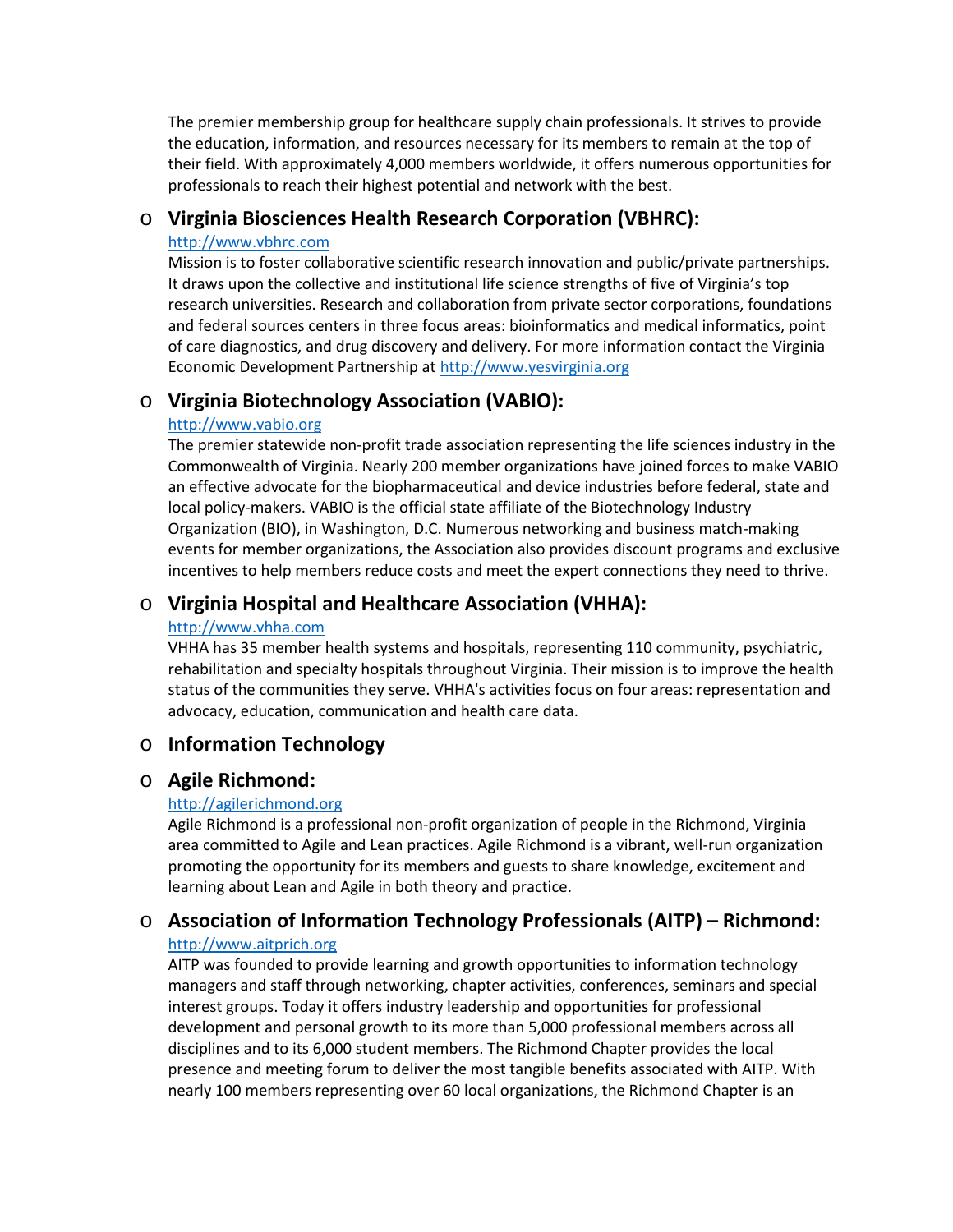excellent forum for networking, informal discussions, educational seminars, and exchange of ideas.

## o **Black Data Processing Associates (BDPA) Richmond:**

#### <http://www.bdpa.org/group/RI>

BDPA is a pro-active, non-profit community service organization with the guiding principle to "Educate to Elevate," and the mission of "Educating the community through technological knowledge." BDPA has a diverse representation of information technology professionals, such as programmers, analysts, engineers, managers, instructors, and entrepreneurs. As a member, you are provided opportunities to enhance your networking skills, play an active role in planning, developing, and implementing local and national projects, as well as enhance your personal and professional goals. With several hundred members, the Richmond Chapter is an excellent forum for networking, informal discussions, educational seminars, and exchange of ideas.

## o **Central Virginia Ruby Enthusiasts Group (CVREG):**

#### [http://www.cvreg.org](http://www.cvreg.org/)

Is a Richmond-based group for the advancement and furtherance of the Ruby programming language and the Rails web application. Its focus is to keep the central Virginia Ruby community connected, provide venues to learn about developments and trends in the larger Ruby ecosystem, and to help new Rubyists get started.

### o **Data Management Association - Central Virginia Chapter:**

#### [http://dama-cv.org](http://dama-cv.org/)

A not-for-profit, vendor-independent, professional organization dedicated to advancing the understanding, development and practice of managing data, information and knowledge as key enterprise assets. Workshops and lectures are given by many of today's thought leaders on topics such as: data quality, data architecture, data governance, data modeling, data warehousing, data mining, business intelligence, and service oriented architecture

## o **Information Systems Security Association of Central Virginia (ISSA-CV):**

#### [http://centva.issa.org](http://centva.issa.org/)

ISSACV is a global organization for information governance, control, security, and audit professionals. ISSA is the largest international, not-for-profit association for information security professionals. Founded in 1977, the ISSACA Virginia Chapter serves over 900 members across the state by providing training opportunities through chapter meetings and seminars; exam review courses; resource sharing; advocacy; and professional networking on a local level. It provides educational forums, information resources and peer interaction opportunities to enhance the knowledge, skill and professional growth of its members.

### o **LeanInRVA:**

#### <http://leanincircles.org/circle/leaninrva>

This circle is designed to bring woman of all ages in the RVA area together to share, mentor, support, grow, and laugh. The central topic is how to LEAN IN and make the most out of your career, time, energy, etc. It's a place where we can share our issues and struggles and hear what others did in that situation. We believe in development across three areas - professional/career, personal, and community. We align all that we do to one of those areas.

### o **MOMO (Mobile Monday):**

<http://www.mobilemonday.net/category/richmond>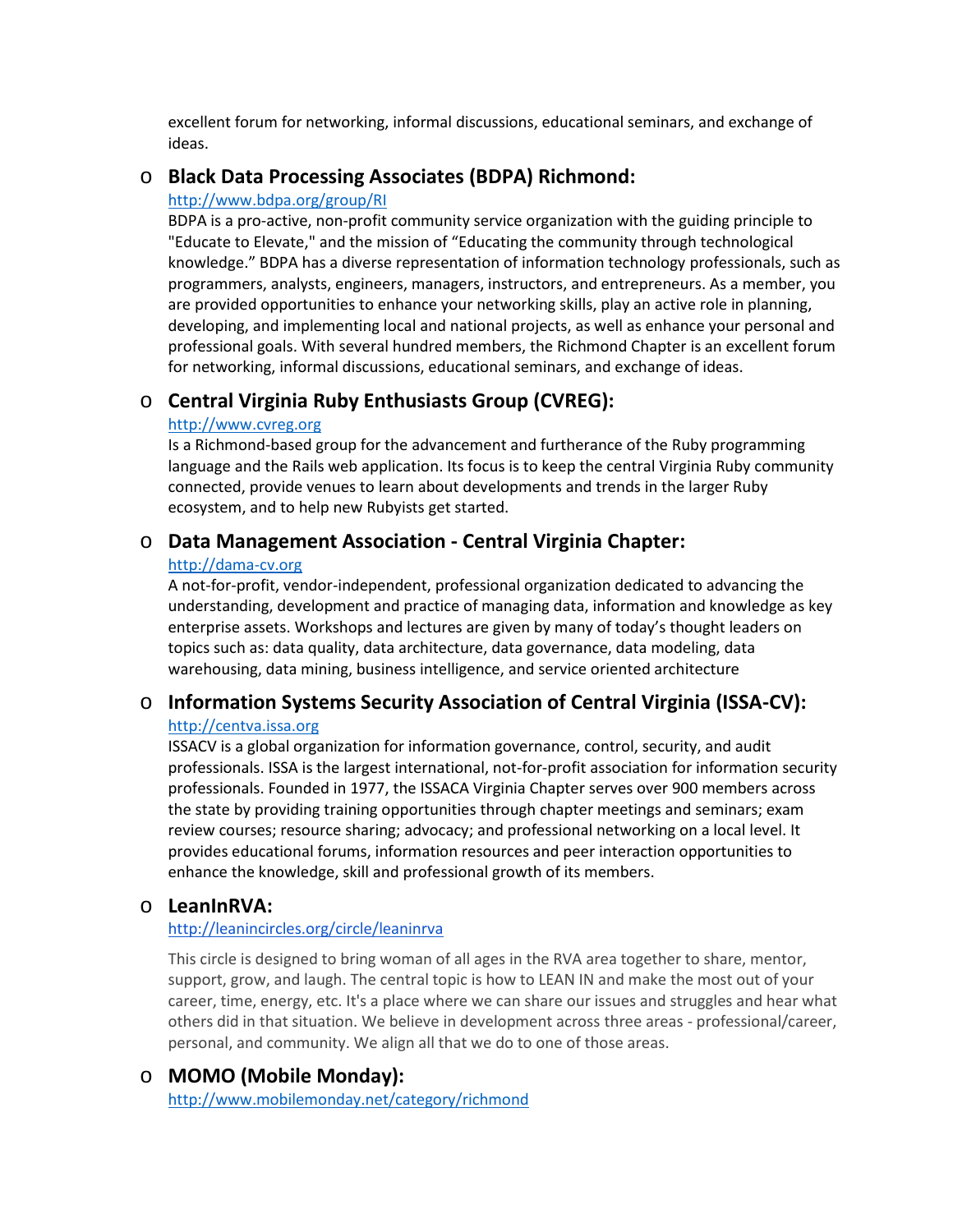Mobile Monday (MoMo) is an open community platform of mobile industry visionaries, developers and influential individuals fostering brand neutral cooperation and cross-border P2P business opportunities through live networking events to demo products, share ideas and discuss trends from both local and global markets.

## o **Refresh Richmond:**

#### [http://refreshrichmond.org](http://refreshrichmond.org/)

Refresh Richmond is a community of designers, developers and other web professionals working to improve the creative, technical and professional aspects of new media endeavors in the Greater Richmond area.

### o **Richmond Adobe Users Group:**

#### <http://groups.adobe.com/group/347>

The Richmond Adobe User Group focuses on Adobe software and the people who use it. They primarily focus on InDesign, Photoshop, Illustrator, and Acrobat. However, they do venture of the print path for web and video too.

## o **Richmond Java Users' Group (RJUG):**

[http://www.meetup.com/Richmond-Java-Users-Group](http://www.meetup.com/Richmond-Java-Users-Group/)

RJUG is for Java professionals and enthusiasts in the Richmond, VA area. We meet the third Wednesday of each month. Our goal is to provide a forum for the Java

community to discuss current trends in the programming language and software development practices. We host speakers to discuss current trends in Java, JVM-hosted languages and software development practices.

## o **Richmond SharePoint User Group:**

### <http://www.richmondsharepoint.org/SitePages/Home.aspx>

The Richmond SharePoint User Group reaches the SharePoint community in the metro Richmond area and beyond. We seek to build community among SharePoint enthusiasts for learning, sharing, and connecting. Our group consists of professionals from all SharePoint roles and from a broad cross section of business sectors, including the private sector, legal, education, state and federal government, nonprofit and for profit companies and organizations.

## o **Richmond SQL Server Users Group:**

#### [https://rva.sqlpass.org](https://rva.sqlpass.org/)

The Richmond SQL Server User Group is a professional and social user group based in Richmond, Virginia for Database Developers and Architects to explore the Microsoft SQL Server database.

## o **Richmond.NET Users Group:**

### [http://richmonddotnet.org](http://richmonddotnet.org/)

The Richmond .NET Users Group meets on a regular basis to discuss and share information on variety of topics focused on Microsoft .NET. The aim is to build better software by sharing .NETrelated development practices, code, and resources.

## o **RichTech:**

### [http://www.richtech.com and](http://www.richtech.com/) [http://richtech.com/event](http://richtech.com/event/)

Is a member-driven association of businesses and organizations working together to ensure the continued growth of central Virginia's dynamic technology-based economy. They support the growth of existing technology industries and help identify Greater Richmond as the location of choice for new and emerging technology companies.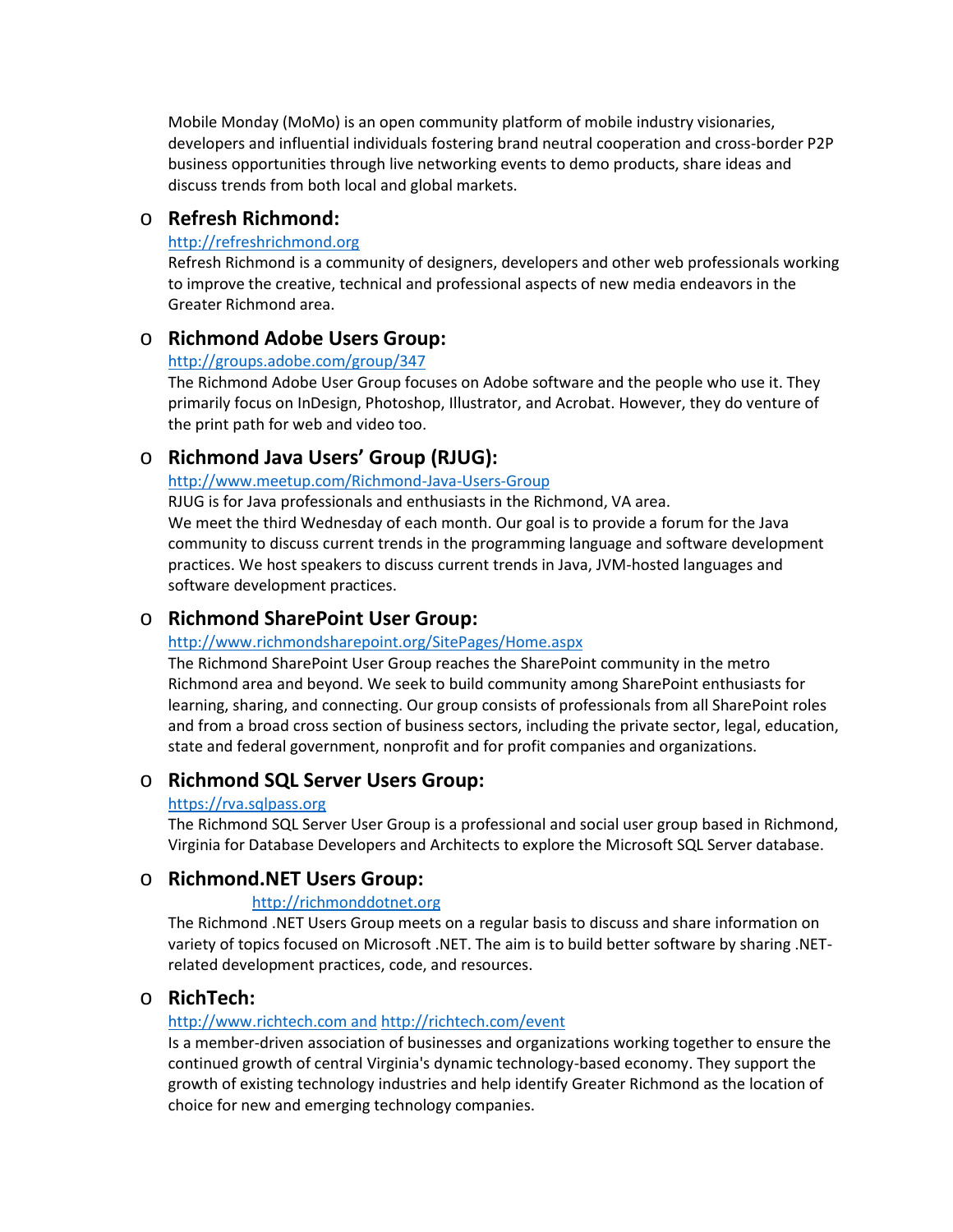# o **RVA (Richmond, Virginia's) Technology Thursday (Meetup):**

#### [http://www.meetup.com/RVATechThursday](http://www.meetup.com/RVATechThursday/)

Is the sophisticated & laid back environment that enables us to meet and discuss the things we are most passionate about in the tech industry. Mobile apps, drone farmers, local techpreneur releases, and HBO's Silicon Valley finally have a designated place for open discussion with other like-minded "techies". Join us every "First Thurs" of every month to catch up, network, and support other innovative techies in Richmond.

### o **Women Etc.**

#### [http://womenetc.org](http://womenetc.org/) and [http://womenetc.org/schedule](http://womenetc.org/schedule/)

Brings together technology professionals to learn, network and collaborate on issues and opportunities facing women in technology once each year in Richmond. This premier conference on women in technology, is hosted by the Richmond Technology Council's WIT Forum and is held in Richmond each October at the Greater Richmond Convention Center.

### o **Human Resources**

### o **Greater Richmond Society of Resource Management (SHRM)**

#### [http://richmondshrm.org](http://richmondshrm.org/)

Greater Richmond SHRM is a professional human resources membership association headquartered in Alexandria, Virginia. The largest association in its field, SHRM promotes the role of HR as a profession and provides education, certification, and networking to its members, while lobbying Congress on issues pertinent to labor management. Richmond, with 1200 members, is one of largest, and oldest chapters of SHRM in the U.S. The Richmond Chapter was founded 54 years ago.

## o **PACE:**

### <http://www.richmondshrm.org/?page=PACE>

Monthly career transition meeting for HR professionals (HR, Training, and Recruiting), held at Lee Hecht Harrison. PACE is part of Richmond SHRM (Society for Human Resources Management). We meet on the second Wednesday of each month at the Lee Hecht Harrison's large conference room and are invested in helping you achieve job search success!

## o **Richmond Recruiters Roundtable (RRR):**

### <https://www.linkedin.com/grp/post/51006-5983956161299243011>

The Richmond Recruiter Roundtable is a membership of recruiting professionals with a shared commitment to professional development, peer interaction, and understanding market trends. This membership offers a forum where recruiters can get up to date information on trends, techniques, tools, technology and training, as well as vendor products and services information.

# o **Law / Legal**

## o **Legal Marketing Association (LMA):**

### <http://www.legalmarketing.org/virginias>

LMA is the universal voice of the profession, a forum that brings together CMOs and entry-level specialists from firms of all sizes, consultants and vendors, lawyers, marketers from other professions, and marketing students to share their collective knowledge. Members at every stage in their career development benefit from their LMA participation because our broad array of programs and services can be tailored to their needs: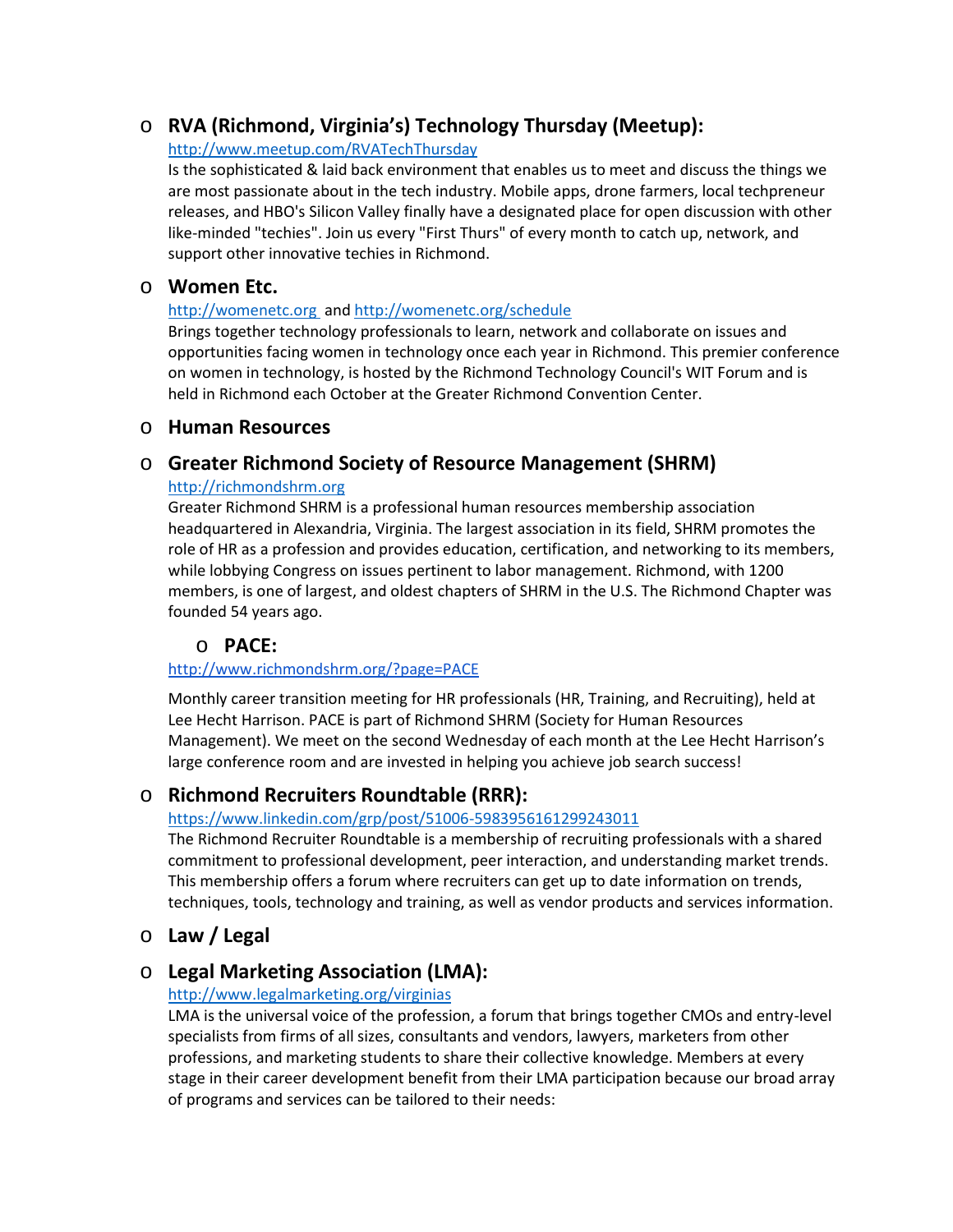# o **The Metropolitan Richmond Women's Bar Association (MRWBA):**

#### [http://mrwba.org](http://mrwba.org/)

MRWBA's mission is to improve the professional competence of area lawyers, including its members, through educational and other means, as well as to support and enhance the personal satisfaction and professional advancement of women in the legal profession and in the judiciary.

# o **The Virginia Bar Association (VBA):**

#### [http://www.vba.org](http://www.vba.org/)

A voluntary organization of Virginia lawyers committed to serving the public and the legal profession by promoting the highest standards of integrity, professionalism and excellence in the legal profession; working to improve the law and the administration of justice; and advancing collegial relations among lawyers.

### o **Manufacturing**

# o **Home Building Association of Richmond (HBAR):**

#### [http://hbar.org](http://hbar.org/)

Champions housing and community. A non-profit trade association affiliated with the Home Building Association of Virginia and the National Association of Home Builders, representing members in the building industry.

# o **Virginia Alternative and Renewable Energy Association (VAREA):**

#### [http://www.va-area.org](http://www.va-area.org/)

Is comprised of over 60 alternative and renewable energy developers, contractors, installers, energy related organizations, energy providers and associated companies/firms who are working in partnership to enact pro- growth public policy to expand Virginia's renewable energy industry, create jobs and attract investment while helping make Virginia the energy capital of the East Coast.

# o **Virginia Energy Sense (VES):**

### <http://www.virginiaenergysense.org/cue/about.html>

Is the Commonwealth's energy education program. Our mission is to help all Virginians understand their energy use and, more importantly, how to save energy easily and cost effectively. Reducing energy consumption will put money in your back pocket. It will also help our state's economy and clean our air, land and water. That's why saving energy just makes good sense.

# o **Virginia Manufacturers Association (VMA):**

### [http://vamanufacturers.com](http://vamanufacturers.com/)

Develops constructive policies and activities on behalf of industry by serving as an advocate for legislative, regulatory, taxation, environmental, workplace, business law, insurance, and technology issues, and as an aggregator of business services for members.

# o **Management / Administration**

# o **International Facility Management Association (IFMA) Richmond chapter:**

### http[s://www.ifmarichmond.org](http://www.ifmarichmond.org/)

The Richmond Chapter of the International Facility Management Association has focused on providing continuing education in the form of monthly educational seminars and facility tours as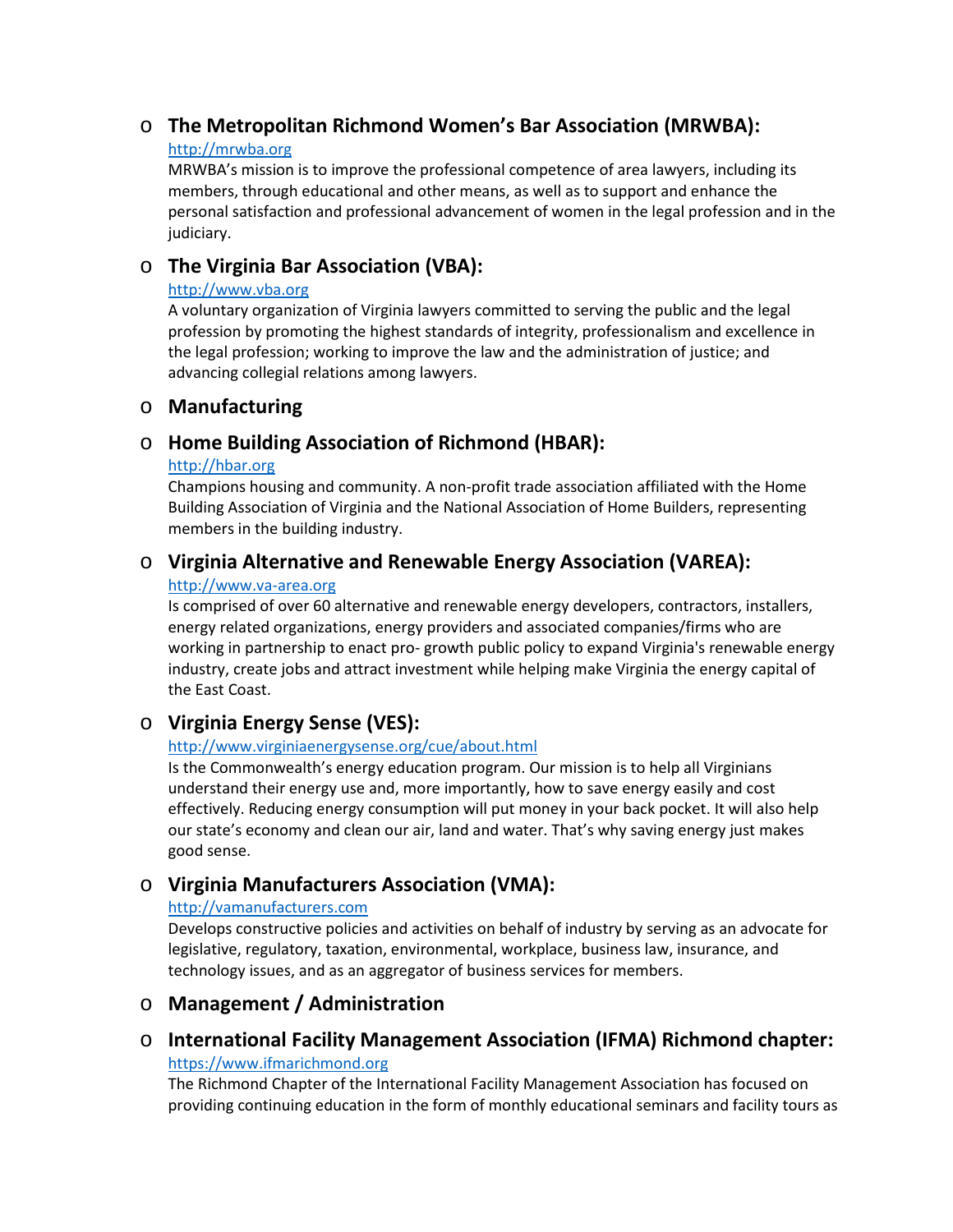well as facility management networking opportunities within the Central Virginia area.

### o **Richmond Medical Group Management Association (VMGMA):** [http://rmgma.org](http://rmgma.org/)

RMGMA serves the needs of medical group management professionals and affiliates in the Central Virginia region. RMGMA is a non-profit association, a regional chapter of the Medical Group Management Association and an affiliate of the VMGMA. General membership luncheons are held monthly.

# o **Risk Management Association (RMA) Richmond Chapter:**

#### <http://community.rmahq.org/richmond/home?ssopc=1>

Founded in 1914, The Risk Management Association (RMA) is a not-for-profit, memberdriven professional association, whose sole purpose is to advance the use of sound risk principles in the financial services industry. RMA promotes an enterprise approach to risk management that focuses on credit risk, market risk, and operational risk. The Richmond Chapter, like all RMA chapters, is organized and run by volunteer members.

# o **Virginia Local Government Management Association (VLGMA):**

### <http://icma.org/en/va/home>

The Virginia Local Government Management Association (VLGMA) is a non-profit, non-partisan organization composed primarily of city, town, and county managers and key members of their management teams. The primary goal of the association is to strengthen the quality of local government through professional management. The association seeks to promote professional management in a variety of ways including training, networking, and resource sharing.

## o **Virginia Apartment and Management Association (VAMA):**

#### [www.vamaonline.org](http://www.vamaonline.org/)

VAMA is your leading advocate for quality rental housing. We serve the interest of multifamily owners, managers, developers and suppliers by maintaining a high level of professionalism in the multifamily industry to better serve the rental housing needs of the public.

# o **Virginia Society of Association Executives (VSAE):**

#### [www.vsae.org](http://www.vsae.org/)

VSAE is the only association in VA that serves the VA association management industry.

## o **Marketing**

# o **American Marketing Association – Richmond Chapter (AMA):**

### [http://amarichmond.org](http://amarichmond.org/)

AMA Is one of the premier professional organizations in the Greater Richmond business region, with more than 300 active members. Members are marketing professionals, educators and students representing a wide variety of industries, government, nonprofits, education and services who all share one thing: a passion for marketing. They provide opportunities to learn, connect, serve and grow through educational programs and special events as well as leadership and volunteer experiences.

# o **Society of Marketing Professional Services (SMPS VA):**

#### [www.smpsva.org](http://www.smpsva.org/)

SMPS VA is the definitive resource for marketing and sales of professional services for the built and natural environment in the Commonwealth of Virginia.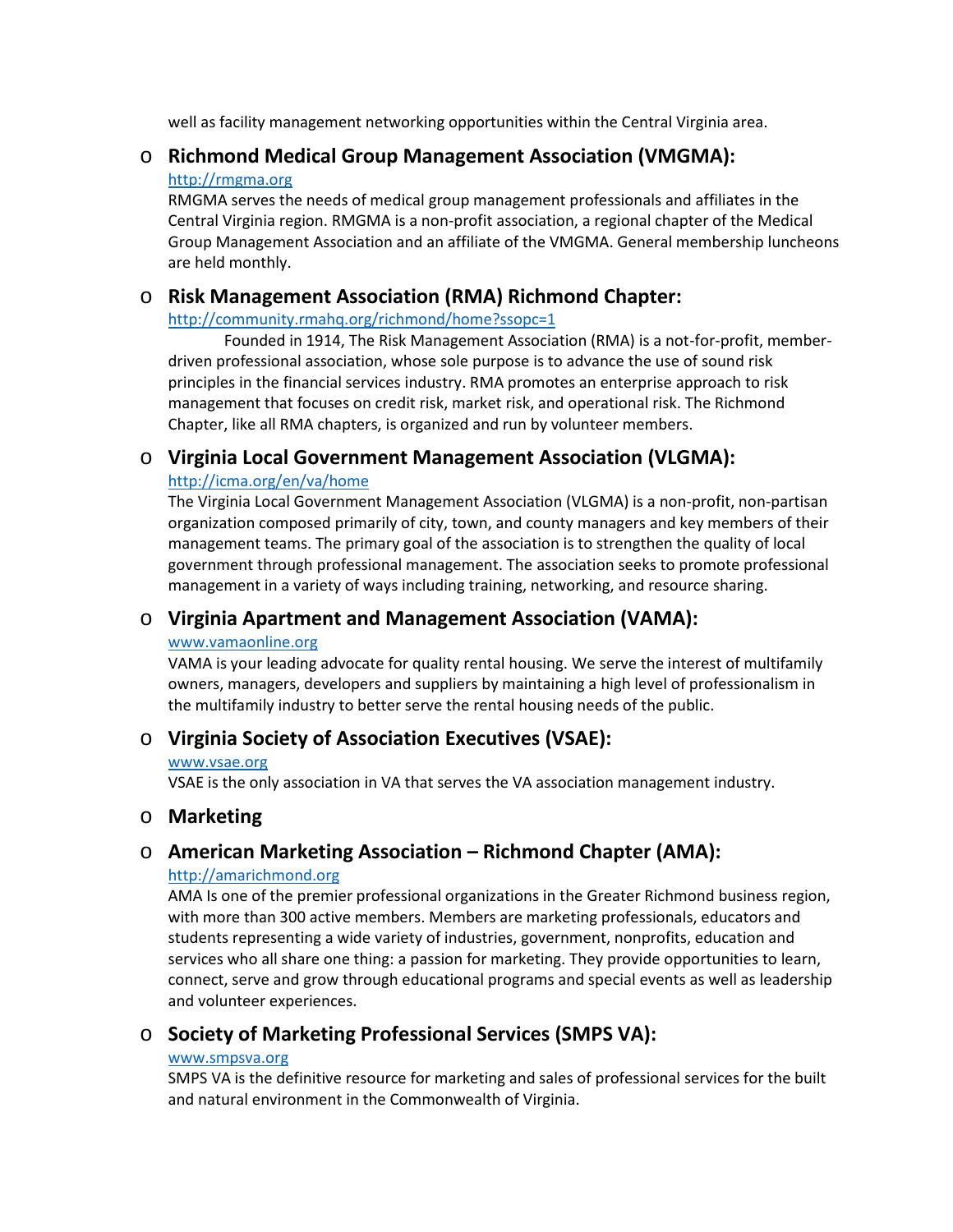We currently have over 80 members with firms from Roanoke to Charlottesville to Virginia Beach. We encourage all individuals involved in the aspects of marketing to participate in our programs and organization.

### o **Nonprofit**

### o **Center of Nonprofit Excellence:**

#### [http://pnerichmond.org](http://pnerichmond.org/)

Through BoardLink, the Partnership facilitates the connection of nonprofit organizations to trained and talented individuals who are interested in nonprofit board service. BoardLink prepares individuals for board service and aligns their passions and skills with the mission and needs of organizations.

## o **HandsOn Greater Richmond:**

### [http://www.handsonrva.org](http://www.handsonrva.org/)

HandsOn Greater Richmond provides a link for individuals, families, teams, and corporate groups to join together and engage in meaningful volunteer opportunities within RVA. The group offers unique, fun, and flexible ways to get connected and involved.

## o **Payroll**

# o **American Payroll Association – Richmond Chapter:**

#### <http://www.apa-richmond.com/home.php>

The American Payroll Association Richmond Chapter, Inc., provides APA support throughout Central Virginia.

The Richmond Chapter is an approved American Payroll Association to award Continuing Education Units (CEUs) and a Virginia Board for Accountancy approved sponsor of Continuing Professional Education (CPEs). This chapter is 30 years old.

## o **Public Relations**

## o **Public Relations Society- Richmond Chapter:**

#### [http://www.prsarichmond.org](http://www.prsarichmond.org/)

A professional association serving Central Virginia public relations practitioners.

## o **Real Estate**

# o **Commercial Real Estate Women - Richmond Chapter:**

### [http://www.crewrichmond.org](http://www.crewrichmond.org/)

Is an organization of experienced commercial real estate professionals from diverse fields established to enhance and promote members' achievement of their full personal, professional, and leadership potential as a result of the opportunities for interaction and communication provided on both local and national levels.

# o **Greater Richmond Association of Commercial Real Estate (GRACRE):**

### [http://www.gracre.org](http://www.gracre.org/)

GRACRE provides opportunities for professionals in all disciplines relating to commercial real estate to network and socialize. GRACRE is the only organization in Richmond whose primary mission is to be an advocate for commercial property owners, developers, and related professionals. GRACRE proactively addresses issues affecting the commercial real estate industry in Richmond.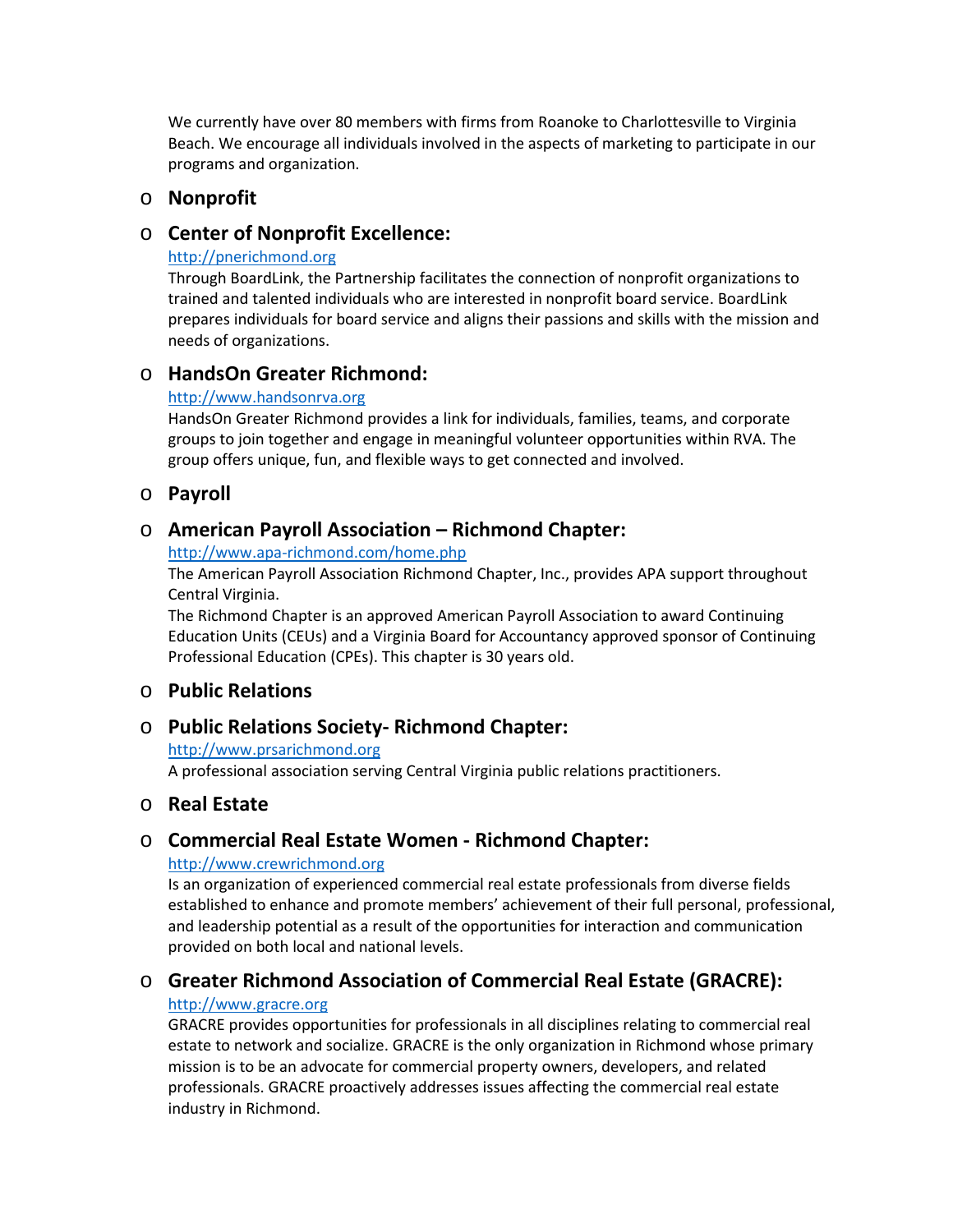# o **Greater Richmond Relocation Council (GRRC):**

#### [http://richmondrelo.org](http://richmondrelo.org/)

The Greater Richmond Relocation Council (GRRC) was formed by relocation professionals in the Richmond metropolitan area. The GRRC was created by its members to share and gain knowledge on issues, challenges and solutions in the evolving field of relocation.

# o **Home Building Association of Richmond:**

#### [http://www.hbar.org](http://www.hbar.org/)

Champions housing and community. A non-profit trade association affiliated with the National Association of Home Builders, representing members in the building industry.

## o **Needles Eye:**

#### [http://www.needleseye.org](http://www.needleseye.org/)

Needle's Eye Ministries, Inc. is an interdenominational non-profit organization whose aim is to see the Richmond marketplace transformed through Christians living out their faith at work.

# o **Richmond Hill:**

#### [http://www.richmondhillva.org](http://www.richmondhillva.org/)

Seeking God's healing of metropolitan Richmond through prayer, hospitality, racial reconciliation and spiritual development. Come join us!

# o **Richmond Association of Realtors (RAR):**

#### [http://rarealtors.com/education-home](http://rarealtors.com/education-home/)

We are central Virginia's largest trade association, serving over 4,000 REALTORS<sup>®</sup> who live and work in the Richmond metropolitan area. Our focus is the success of our members. Our vision is to be the preeminent provider of innovative services to real estate professionals, setting the standard by which other associations are measured. We constantly promote the image of REALTORS® as valuable professionals essential to the real estate transaction.

## o **Public Relations**

## o **Public Relations Society (PRSA) - Richmond Chapter:**

### [http://www.prsarichmond.org](http://www.prsarichmond.org/)

The Richmond chapter has roots that go back nearly 70 years, to the founding in 1946 of the Richmond Public Relations Association. In 1995, the Richmond Public Relations Association merged with the Old Dominion Chapter of PRSA, establishing one of the largest PRSA chapters in the country. Today, PRSA Richmond serves over 300 members. The chapter is driven by its mission to help a diverse community of members:

- Advocate for the profession
- Achieve ethical and professional excellence
- Drive strategic outcomes for their organizations

PRSA Richmond offers a full [calendar of events, wh](http://test2015.prsarichmond.com/programs-events/)ich include monthly luncheons, professional development seminars[, awards programs](http://test2015.prsarichmond.com/virginia-pr-awards/) [an](http://test2015.prsarichmond.com/virginia-pr-awards/)d more.

## o **Sales & Marketing**

## o **American Marketing Association- Richmond:**

#### [http://amarichmond.org](http://amarichmond.org/)

The American Marketing Association is one of the largest marketing associations in the world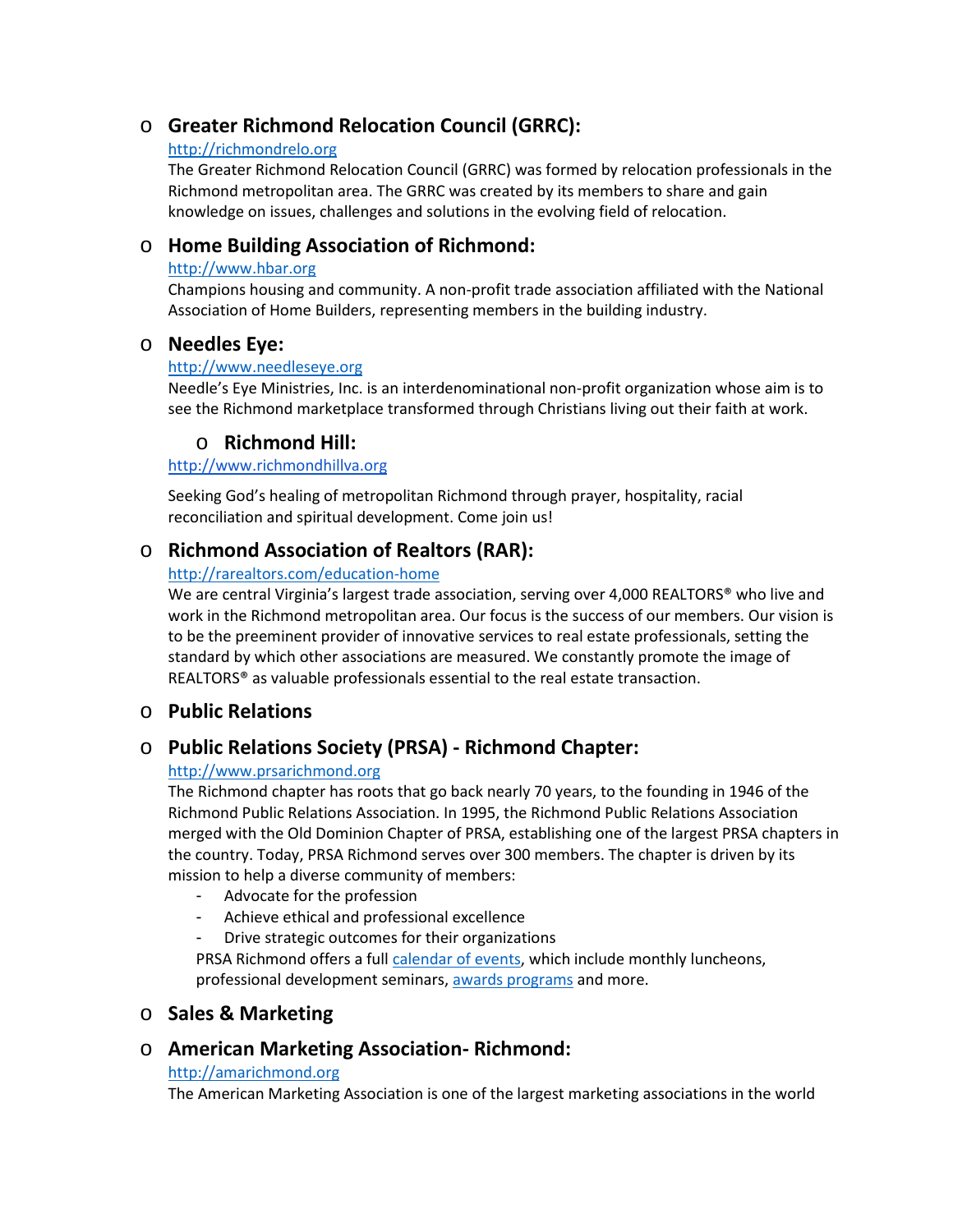and Richmond is home to one of the most vibrant local chapters. They are the vital community for all marketers in the Richmond region to learn, connect, serve and grow.

### o **Society of Marketing Professional Services (SMPS) – Richmond:**

#### [http://www.smpsva.org](http://www.smpsva.org/)

SMPS is a resource for marketing and sales of professional services for the built and natural environment in the Commonwealth of Virginia. SMPS currently has over 80 members with firms from Roanoke to Charlottesville to Virginia Beach. We encourage all individuals involved in the aspects of marketing to participate in our programs and organization.

### o **Hospitality Sales and Marketing Association (HSMAI) Virginia:**

#### <http://connect.hsmai.org/virginia/home>

The mission is to grow business at hotels and their partners through fueling sales, inspiring marketing and optimizing revenue. Resources for sales professionals to fuel sales in their organizations, including articles, white papers, conference presentations, and templates

### o **National Association For Catering and Events- Richmond (NACE):**

#### <http://www.mynace.net/richmond/aboutus/board>

NACE is the oldest and largest professional association that addresses all aspects of the catering industry. Through the collective efforts of members, chapters, committees and the Foundation of NACE, NACE is at the forefront of the issues that directly affect you and your business. From educational programs to standards, to ethics, to legislative monitoring, NACE leads the way.

# o **UR Robins School of Business Speaker Series:**

#### <http://robins.richmond.edu/speaker-series/index.html>

Their titles range from CEO to CFO, to authors, publishers and athletes. Speakers come here to share their captivating stories of the business world - and everyone is invited.

The Robins School hosts two signature speaker series each academic year: [C Suite Conversations](http://robins.richmond.edu/speaker-series/c-suite-conversations.html) and [Robins Executive Speaker Series](http://robins.richmond.edu/speaker-series/robins-executive-speaker-series.html)

## o **Tax**

# o **Virginia Association of Local Tax Auditors (VALTA):**

#### [http://www.valta.org](http://www.valta.org/)

Virginia members' contact information at <http://www.valta.org/members.shtml#Richmond>

# o **Virginia Society of Enrolled Agents (VASEA) Richmond:**

### [http://vasea.org/richmond-chapter-rc](http://vasea.org/richmond-chapter-rc/)

VASEA continually strives to promote you and to educate the public on the importance of your role as The Tax Professional. It increases a tax professionals visibility at all levels of tax administration by maintaining a close working relationship with the IRS, the Virginia Department of Taxation and the local Commissioners of the Revenue. A breakfast meeting, with one hour of CPE, is generally held on the second Thursday of each month except April. The breakfast meetings begin at 7:30 a.m. and are held at the Westwood Racquet Club.

## o **Virginia Society of Tax & Accounting Professionals:**

### [http://www.virginia-accountants.org](http://www.virginia-accountants.org/)

Since 1948 the Virginia Society of Tax & Accounting Professionals (formerly known as the Accountants Society of Virginia) has been providing rigorous educational opportunities, elevating high standards of proficiency and integrity, and promoting and protecting the interests